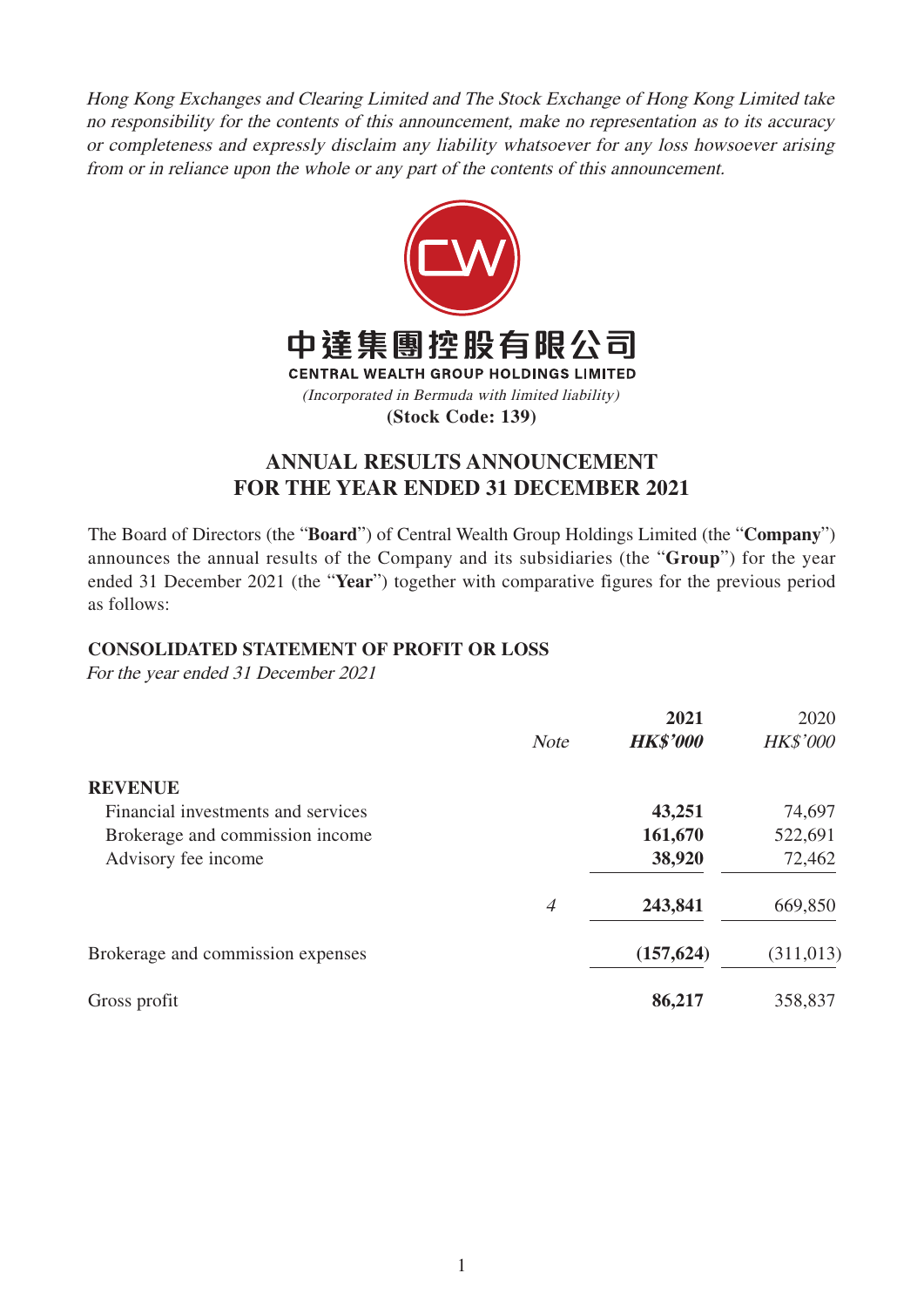# **CONSOLIDATED STATEMENT OF PROFIT OR LOSS (Continued)**

|                                                                                     |                | 2021             | 2020            |
|-------------------------------------------------------------------------------------|----------------|------------------|-----------------|
|                                                                                     | <b>Notes</b>   | <b>HK\$'000</b>  | <b>HK\$'000</b> |
| Other income and (losses)/gains, net                                                | $\overline{4}$ | (5,621)          | 17,018          |
| Administrative expenses                                                             |                | (157, 948)       | (208, 293)      |
| Equity-settled share option arrangements                                            |                | (11,880)         |                 |
| Other operating expenses                                                            |                | (4,738)          | (6,196)         |
| Finance costs                                                                       | 5              | (32, 863)        | (48, 215)       |
| Unrealised fair value (losses)/gains on equity and fund                             |                |                  |                 |
| investments at fair value through profit or loss, net                               |                | (107, 632)       | 42,483          |
| Unrealised fair value losses on debt                                                |                |                  |                 |
| investments at fair value through profit or loss, net                               |                | (1,219)          | (7,756)         |
| Credit loss allowances on other financial assets                                    |                | (133, 775)       | (103, 838)      |
| Loss on revaluation of investment property                                          |                |                  | (10,000)        |
| Gain on disposal of subsidiaries                                                    |                |                  | 1,345           |
| (LOSS)/PROFIT BEFORE INCOME TAX                                                     | 6              | (369, 459)       | 35,385          |
| Income tax expense                                                                  | $\overline{7}$ | (1, 807)         | (7,627)         |
| (LOSS)/PROFIT FOR THE YEAR<br><b>ATTRIBUTABLE TO OWNERS OF</b>                      |                |                  |                 |
| <b>THE COMPANY</b>                                                                  |                | (371, 266)       | 27,758          |
| <b>DIVIDENDS</b>                                                                    | 8              |                  |                 |
| (LOSS)/EARNINGS PER SHARE<br><b>ATTRIBUTABLE TO OWNERS OF</b><br><b>THE COMPANY</b> |                |                  |                 |
| <b>Basic and Diluted</b>                                                            | 9              | $HK(2.32)$ cents | HK0.18 cents    |
|                                                                                     |                |                  |                 |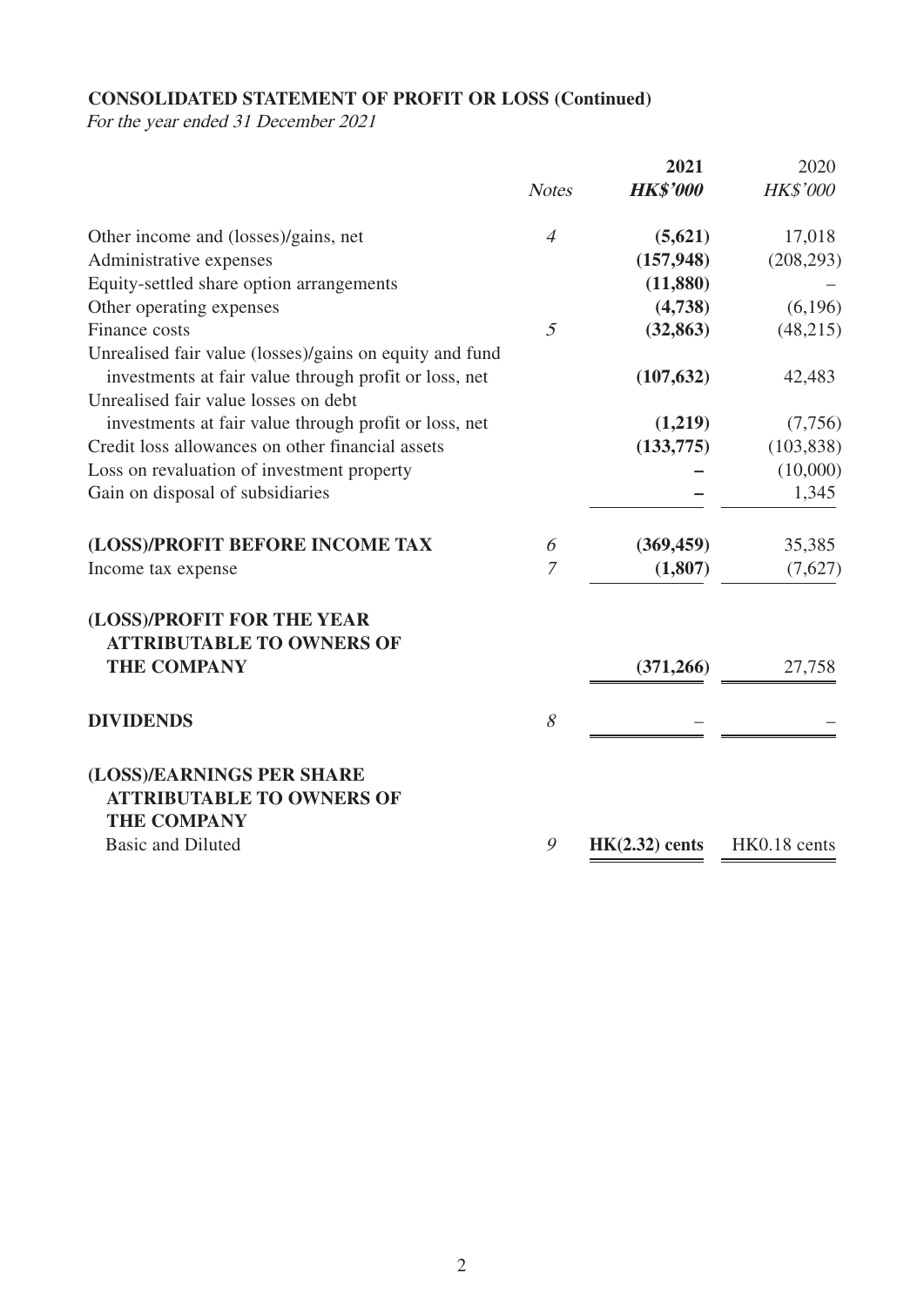# **CONSOLIDATED STATEMENT OF COMPREHENSIVE INCOME**

|                                                                                                             | 2021<br><b>HK\$'000</b> | 2020<br><b>HK\$'000</b> |
|-------------------------------------------------------------------------------------------------------------|-------------------------|-------------------------|
| (LOSS)/PROFIT FOR THE YEAR ATTRIBUTABLE<br>TO OWNERS OF THE COMPANY                                         |                         |                         |
|                                                                                                             | (371, 266)              | 27,758                  |
| <b>OTHER COMPREHENSIVE INCOME</b>                                                                           |                         |                         |
| Other comprehensive income that may be reclassified to<br>profit or loss in subsequent periods:             |                         |                         |
| Exchange differences on translation of foreign operations                                                   | 2,758                   | 6,108                   |
| Other comprehensive income/(loss) that will not be<br>reclassified to profit or loss in subsequent periods: |                         |                         |
| Equity investments at fair value through other                                                              |                         |                         |
| comprehensive income:                                                                                       |                         |                         |
| Changes in fair value, net of tax                                                                           | 201,763                 | (46, 342)               |
| Other comprehensive income/(loss) for                                                                       |                         |                         |
| the year attributable to owners of the Company                                                              | 204,521                 | (40, 234)               |
| <b>TOTAL COMPREHENSIVE LOSS FOR THE YEAR</b>                                                                |                         |                         |
| <b>ATTRIBUTABLE TO OWNERS OF THE COMPANY</b>                                                                | (166, 745)              | (12, 476)               |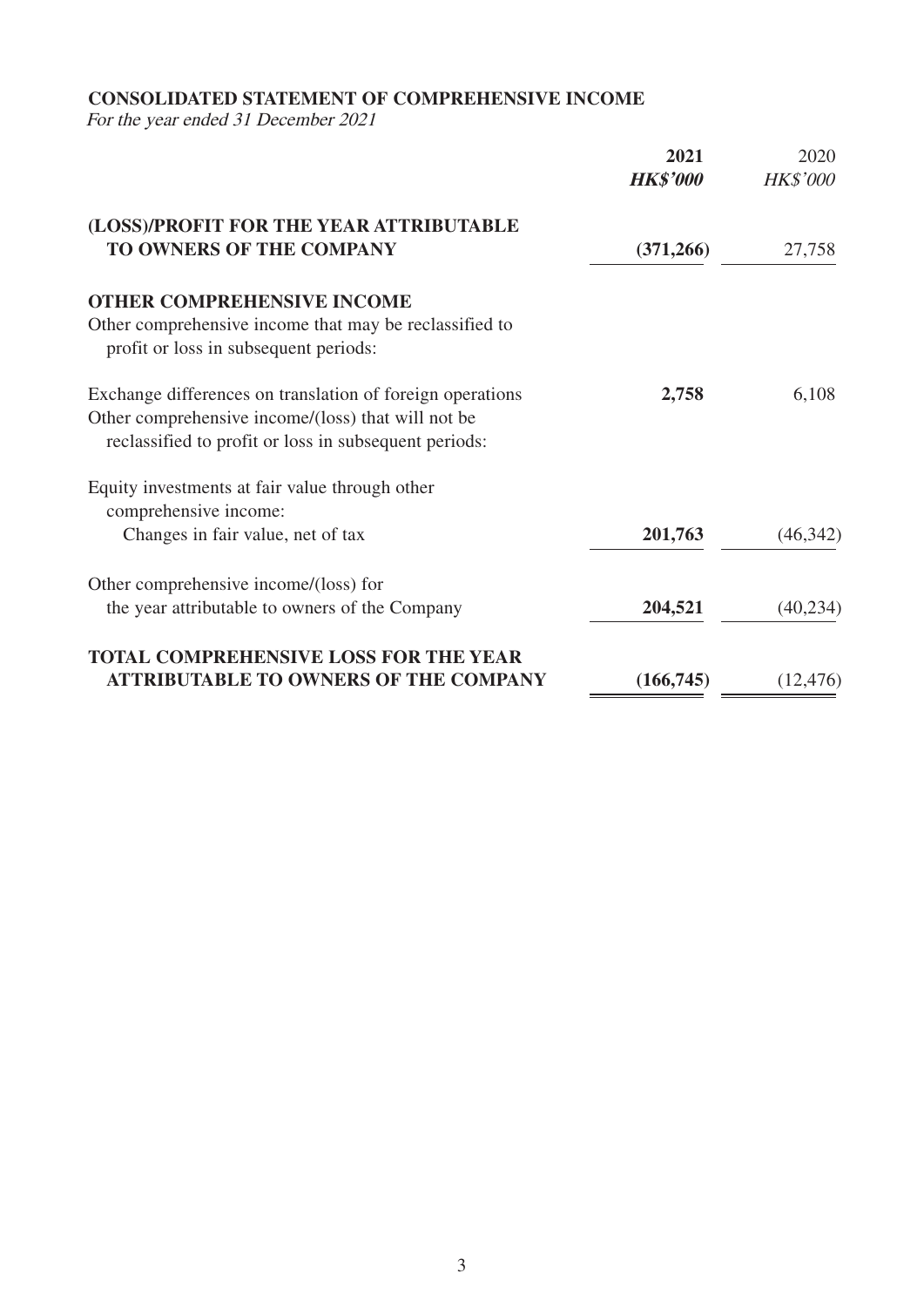# **CONSOLIDATED STATEMENT OF FINANCIAL POSITION**

As at 31 December 2021

|                                                        |              | 2021            | 2020            |
|--------------------------------------------------------|--------------|-----------------|-----------------|
|                                                        | <b>Notes</b> | <b>HK\$'000</b> | <b>HK\$'000</b> |
| <b>NON-CURRENT ASSETS</b>                              |              |                 |                 |
| Property, plant and equipment                          |              | 4,198           | 6,682           |
| Right-of-use assets                                    |              | 10,770          | 36,828          |
| Intangible assets                                      |              | 500             | 500             |
| Equity investments at fair value through               |              |                 |                 |
| other comprehensive income                             | 10           | 493,258         | 344,559         |
| Deferred tax assets                                    |              | <b>110</b>      | 283             |
| Loan receivables from money lending business           | 11           | 353,930         | 363,154         |
| Finance lease receivables                              |              | 3,946           |                 |
| Deposits and other receivables                         |              | 37,032          | 11,775          |
| Total non-current assets                               |              | 903,744         | 763,781         |
| <b>CURRENT ASSETS</b>                                  |              |                 |                 |
| Loan receivables from money lending business           | 11           | 115,851         | 153,935         |
| Trade receivables from securities and                  |              |                 |                 |
| futures dealing business                               | 12           | 130,116         | 306,785         |
| Trade receivables from placing and                     |              |                 |                 |
| asset management business                              | 13           | 45,990          | 43,505          |
| Finance lease receivables                              |              | 2,426           |                 |
| Prepayments, deposits and other receivables            |              | 85,545          | 91,995          |
| Equity and fund investments at fair value through      |              |                 |                 |
| profit or loss                                         | 14           | 95,558          | 373,649         |
| Debts investments at fair value through profit or loss |              | 173,035         | 241,919         |
| Cash and bank balances                                 |              | 116,364         | 140,440         |
| Bank balances held on behalf of clients                |              | 159,683         | 436,471         |
| Total current assets                                   |              | 924,568         | 1,788,699       |
| <b>CURRENT LIABILITIES</b>                             |              |                 |                 |
| Trade payables                                         | 15           | 168,102         | 440,015         |
| Lease liabilities                                      |              | 4,018           | 29,295          |
| Third party interest in consolidated investment fund   |              | 52,662          | 86,358          |
| Other payables and accruals                            | 16           | 84,693          | 67,558          |
| Other borrowings                                       | 17           | 268,109         | 364,972         |
| <b>Bank borrowings</b>                                 | 17           | 71,664          | 102,716         |
| Note payable                                           |              | 50,000          |                 |
| <b>Bank</b> overdrafts                                 | 17           |                 | 86,408          |
| Tax payable                                            |              | 56              | 9,854           |
| Total current liabilities                              |              | 699,304         | 1,187,176       |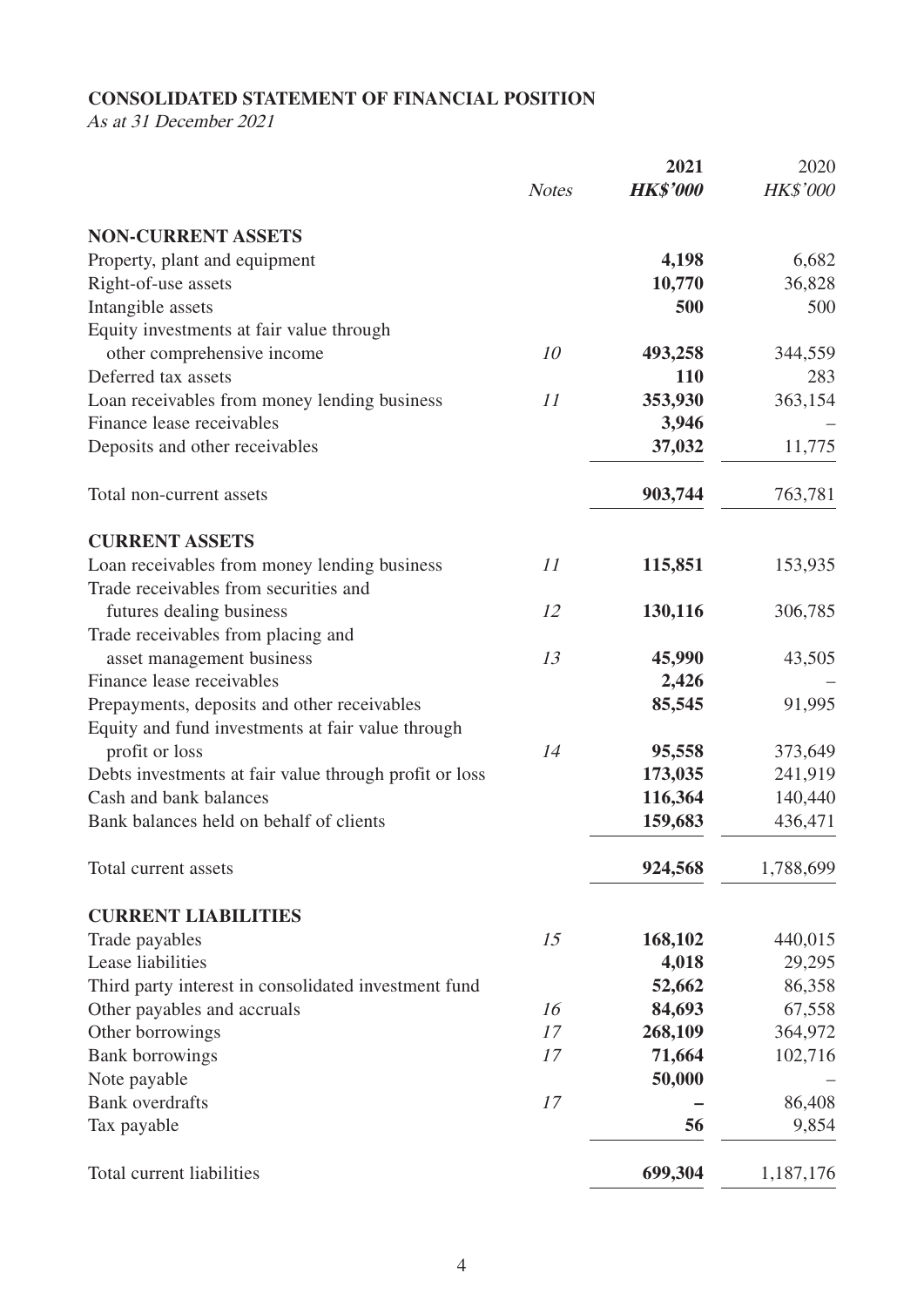|                                                     |             | 2021            | 2020      |
|-----------------------------------------------------|-------------|-----------------|-----------|
|                                                     | <b>Note</b> | <b>HK\$'000</b> | HK\$'000  |
| <b>NET CURRENT ASSETS</b>                           |             | 225,264         | 601,523   |
| <b>TOTAL ASSETS LESS CURRENT LIABILITIES</b>        |             | 1,129,008       | 1,365,304 |
| <b>NON-CURRENT LIABILITIES</b>                      |             |                 |           |
| Notes payable                                       |             |                 | 86,574    |
| Lease liabilities                                   |             | 6,599           | 1,371     |
| Deferred tax liabilities                            |             |                 | 85        |
| Total non-current liabilities                       |             | 6,599           | 88,030    |
| <b>Net assets</b>                                   |             | 1,122,409       | 1,277,274 |
| <b>EQUITY</b>                                       |             |                 |           |
| <b>Equity attributable to owners of the Company</b> |             |                 |           |
| Share capital                                       | 18          | 159,697         | 159,697   |
| Reserves                                            |             | 962,712         | 1,117,577 |
| Total equity                                        |             | 1,122,409       | 1,277,274 |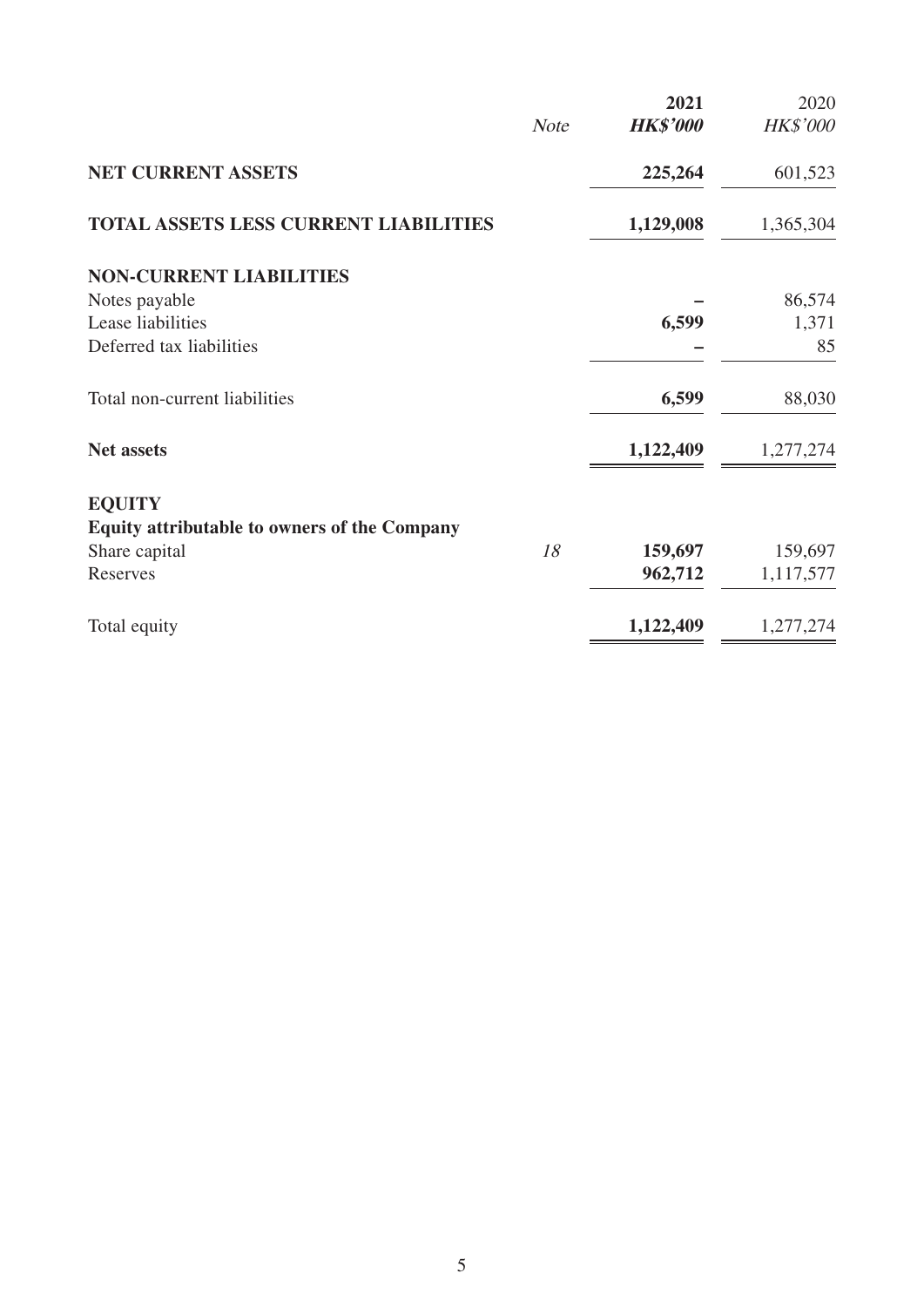## **NOTES TO CONSOLIDATED FINANCIAL STATEMENTS**

# **1. BASIS OF PREPARATION OF FINANCIAL STATEMENTS AND PRINCIPAL ACCOUNTING POLICIES**

These consolidated financial statements have been prepared in accordance with Hong Kong Financial Reporting Standards ("**HKFRSs**") (which include all Hong Kong Financial Reporting Standards, Hong Kong Accounting Standards ("**HKASs**") and Interpretations) issued by the Hong Kong Institute of Certified Public Accountants ("**HKICPA**"), accounting principles generally accepted in Hong Kong and the disclosure requirements of the Hong Kong Companies Ordinance. These consolidated financial statements also comply with the applicable disclosure provisions of the Rules Governing the Listing of Securities on The Stock Exchange of Hong Kong Limited ("**Listing Rules**").

They have been prepared under the historical cost convention, except for the equity, fund and debt investments and investment property which have been measured at fair values. These consolidated financial statements are presented in Hong Kong dollars ("**HK\$**"), which is the functional currency of the Company, and all values are rounded to the nearest thousand except when otherwise indicated.

#### **(a) Adoption of new and amendments to HKFRSs**

In the preparation of the consolidated financial statements for the year ended 31 December 2021, the Group has applied, for the first time, the following new and amendments to standards issued by the HKICPA.

Amendments to HKFRS 9, HKAS 39, HKFRS 7, HKFRS 4 and HKFRS 16

Amendment to HKFRS 16 Covid-19-Related Rent Concessions Interest Rate Benchmark Reform Phase 2

The application of the new and amendments to HKFRSs in the current year has had no material impact on the Group's financial performance and positions for the current and prior years and/or on the disclosures set out in these consolidated financial statements.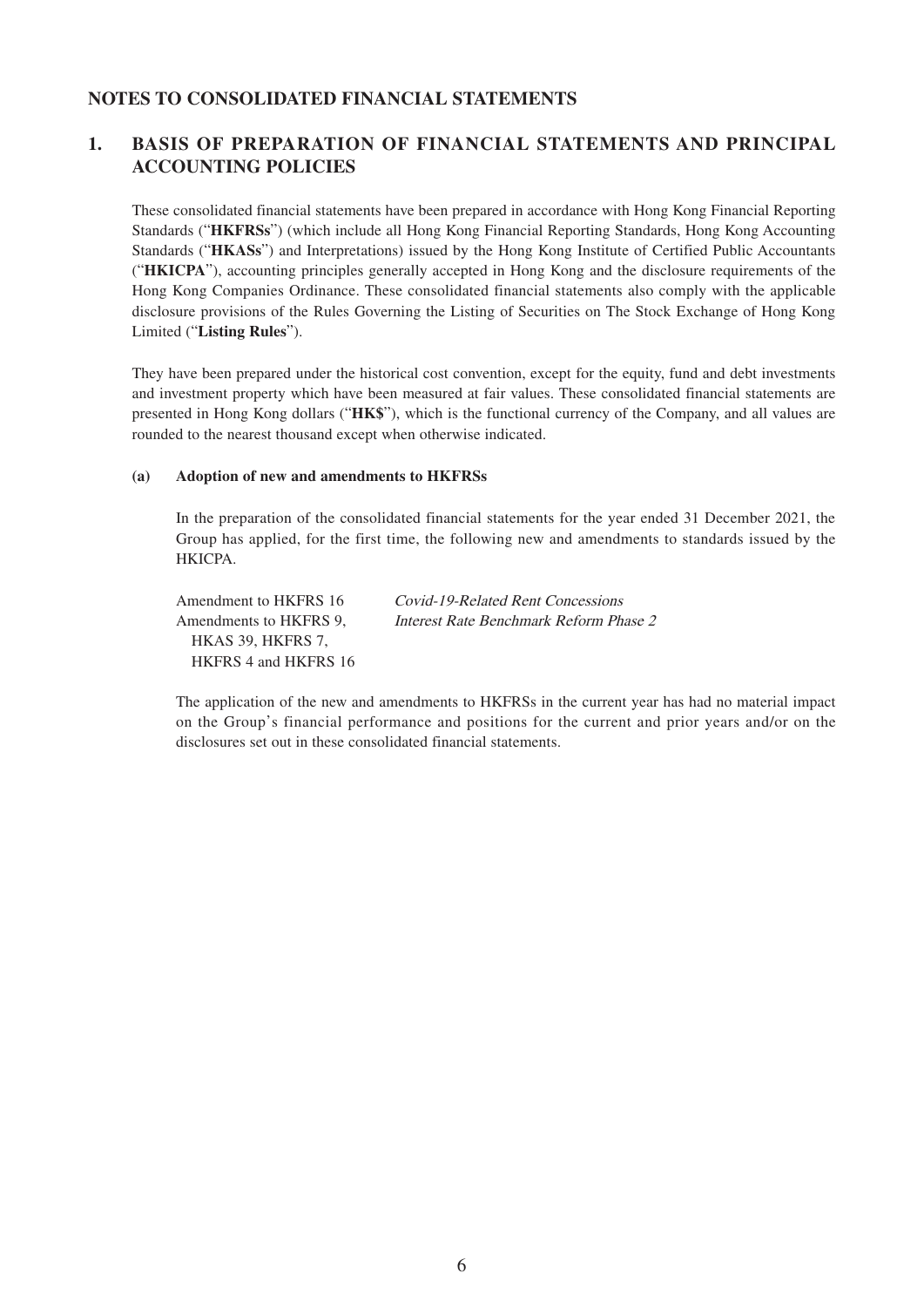#### **(b) Basis of consolidation**

The consolidated financial statements include the financial statements of the Company and its subsidiaries (collectively referred to as the "**Group**") for the year ended 31 December 2021. A subsidiary is an entity (including a structured entity), directly or indirectly, controlled by the Company. Control is achieved when the Group is exposed, or has rights, to variable returns from its involvement with the investee and has the ability to affect those returns through its power over the investee (i.e., existing rights that give the Group the current ability to direct the relevant activities of the investee).

When the Company has, directly or indirectly, less than a majority of the voting or similar rights of an investee, the Group considers all relevant facts and circumstances in assessing whether it has power over an investee, including:

- (a) the contractual arrangement with the other vote holders of the investee;
- (b) rights arising from other contractual arrangements; and
- (c) the Group's voting rights and potential voting rights.

The financial statements of the subsidiaries are prepared for the same reporting period as the Company, using consistent accounting policies. The results of subsidiaries are consolidated from the date on which the Group obtains control, and continue to be consolidated until the date that such control ceases.

Profit or loss and each component of other comprehensive income are attributed to the owners of the parent of the Group and to the non-controlling interests, even if this results in the non-controlling interests having a deficit balance. All intra-group assets and liabilities, equity, income, expenses and cash flows relating to transactions between members of the Group are eliminated in full on consolidation.

The Group reassesses whether or not it controls an investee if facts and circumstances indicate that there are changes to one or more of the three elements of control described above. A change in the ownership interest of a subsidiary, without a loss of control, is accounted for as an equity transaction.

If the Group loses control over a subsidiary, it derecognises (i) the assets (including goodwill) and liabilities of the subsidiary, (ii) the carrying amount of any non-controlling interest and (iii) the cumulative translation differences recorded in equity; and recognises (i) the fair value of the consideration received, (ii) the fair value of any investment retained and (iii) any resulting surplus or deficit in profit or loss. The Group's share of components previously recognised in other comprehensive income is reclassified to profit or loss or retained profits, as appropriate, on the same basis as would be required if the Group had directly disposed of the related assets or liabilities.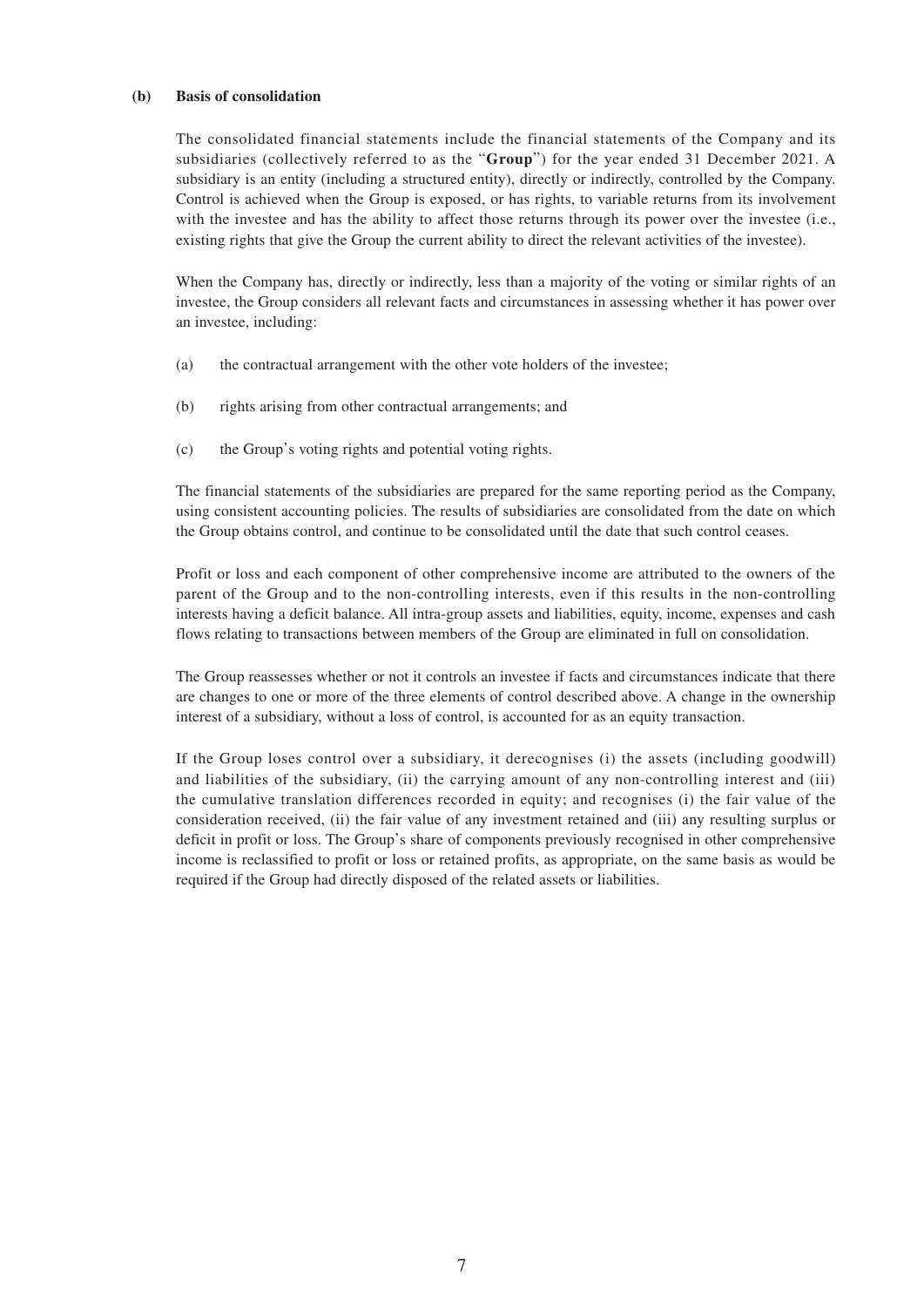### **2. NEW AND AMENDMENTS TO HKFRSs IN ISSUE BUT NOT YET EFFECTIVE**

The Group has not early applied the following new and amendments to HKFRSs that have been issued but are not yet effective:

|                                                               |                                                                                                                           | <b>Effective for</b><br>annual reporting<br>periods beginning<br>on or after |
|---------------------------------------------------------------|---------------------------------------------------------------------------------------------------------------------------|------------------------------------------------------------------------------|
| <b>HKFRS 17</b>                                               | Insurance Contracts and<br>the related Amendments                                                                         | 1 January 2023                                                               |
| Amendment to AG 5                                             | Accounting Guideline 5 Merger<br>Accounting for Common<br>Control Combinations (Revised)                                  | 1 January 2022                                                               |
| Amendments to HKFRS 16                                        | Covid-19-Related Rent Concessions<br>Beyond 30 June 2021                                                                  | 1 April 2021                                                                 |
| Amendments to HKFRS 3                                         | Reference to the Conceptual Framework                                                                                     | 1 January 2022                                                               |
| Amendments to HKFRS 10 and HKAS 28                            | Sale or Contribution of Assets between<br>an Investor and its Associate or<br>Joint Venture                               | To be determined                                                             |
| Amendments to HKAS 1                                          | Classification of Liabilities as Current or<br>Non-current and related amendments to<br>Hong Kong Interpretation 5 (2020) | 1 January 2023                                                               |
| Amendments to HKAS 1 and<br><b>HKFRS</b> Practice Statement 2 | Disclosure of Accounting Policies                                                                                         | 1 January 2023                                                               |
| Amendments to HKAS 8                                          | Definition of Accounting Estimates                                                                                        | 1 January 2023                                                               |
| Amendments to HKAS 12                                         | Deferred Tax related to Assets and<br>Liabilities arising from a Single<br>Transaction                                    | 1 January 2023                                                               |
| Amendments to HKAS 16                                         | Property, Plant and Equipment<br>- Proceeds before Intended Use                                                           | 1 January 2022                                                               |
| Amendments to HKAS 37                                         | Onerous Contracts – Cost of Fulfilling<br>a Contract                                                                      | 1 January 2022                                                               |
| Amendments to HKFRSs                                          | Annual Improvements to HKFRSs<br>2018-2020                                                                                | 1 January 2022                                                               |

Except for the new and amendments to HKFRSs mentioned below, the directors of the Company anticipate that the application of all other new and amendments to HKFRSs will have no material impact on the consolidated financial statements in the foreseeable future.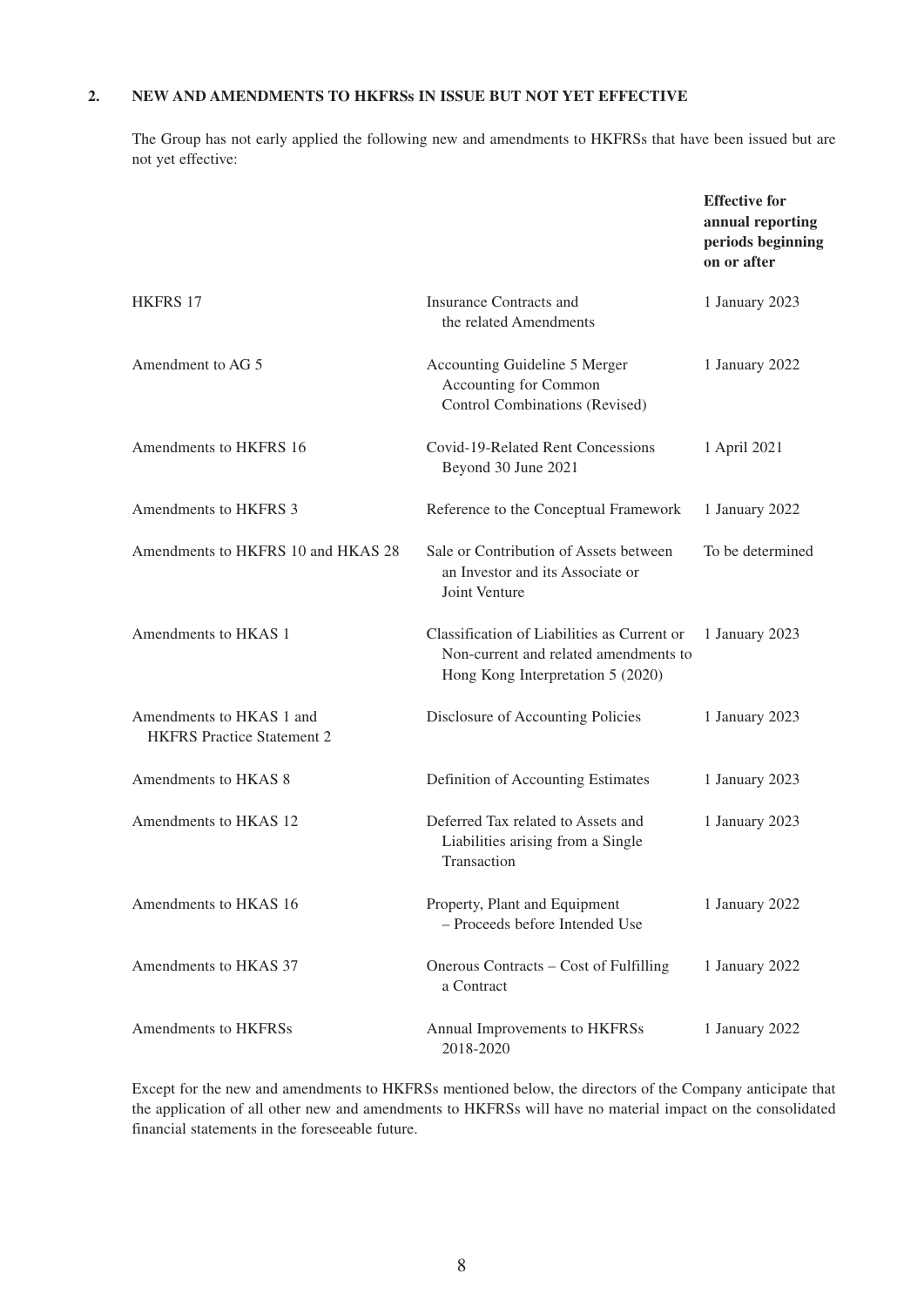#### **Amendment to HKFRS 16 COVID-19-Related Rent Concessions beyond 30 June 2021**

The amendment is effective for annual reporting periods beginning on or after 1 April 2021.

The Amendment to HKFRS 16 extends the availability of the practical expedient in paragraph 46A of HKFRS 16 so that it applies to rent concessions for which any reduction in lease payments affects only payments originally due on or before 30 June 2022, provided the other conditions for applying the practical expedient are met.

The application is not expected to have impact on the Group's financial position and performance as the Group does not intend to apply the practical expedient.

## **3. OPERATING SEGMENT INFORMATION**

The Group's operating businesses are structured and managed separately according to the nature of their operations and the products and services they provide. Each of the Group's operating segments represents a strategic business unit that offers products and services which are subject to risks and returns that are different from those of the other business segments. Summary of details of the operating segments are as follows:

- (a) the financial investments and services segment comprises financial investments and trading, debt, fund and equity investments and money lending business;
- (b) the brokerage and commission segment comprises provision of trading in securities and futures contracts services;
- (c) the property investments segment comprises leasing of investment properties; and
- (d) the corporate and others segment comprises corporate income and expense items.

Management monitors the results of the Group's operating segments separately for the purpose of making decisions about resources allocation and performance assessment. Segment performance is evaluated based on reportable segment profit, which is measured consistently with the Group's profit before income tax except that bank interest income, gain on disposal of subsidiaries, shares of profit of an associate, gain on deemed disposal of an associate, finance costs, head office and corporate expenses are excluded from such measurement.

Segment assets exclude cash and bank balances, investment in an associate, deferred tax assets and other unallocated head office and corporate assets as these assets are managed on a group basis.

Segment liabilities exclude notes payable, bank overdrafts, bank borrowings, other borrowings, tax payable, deferred tax liabilities and other unallocated head office and corporate liabilities as these liabilities are managed on a group basis.

Intersegment sales and transfers are transacted with reference to the selling prices used for sales made to third parties at the then prevailing market prices.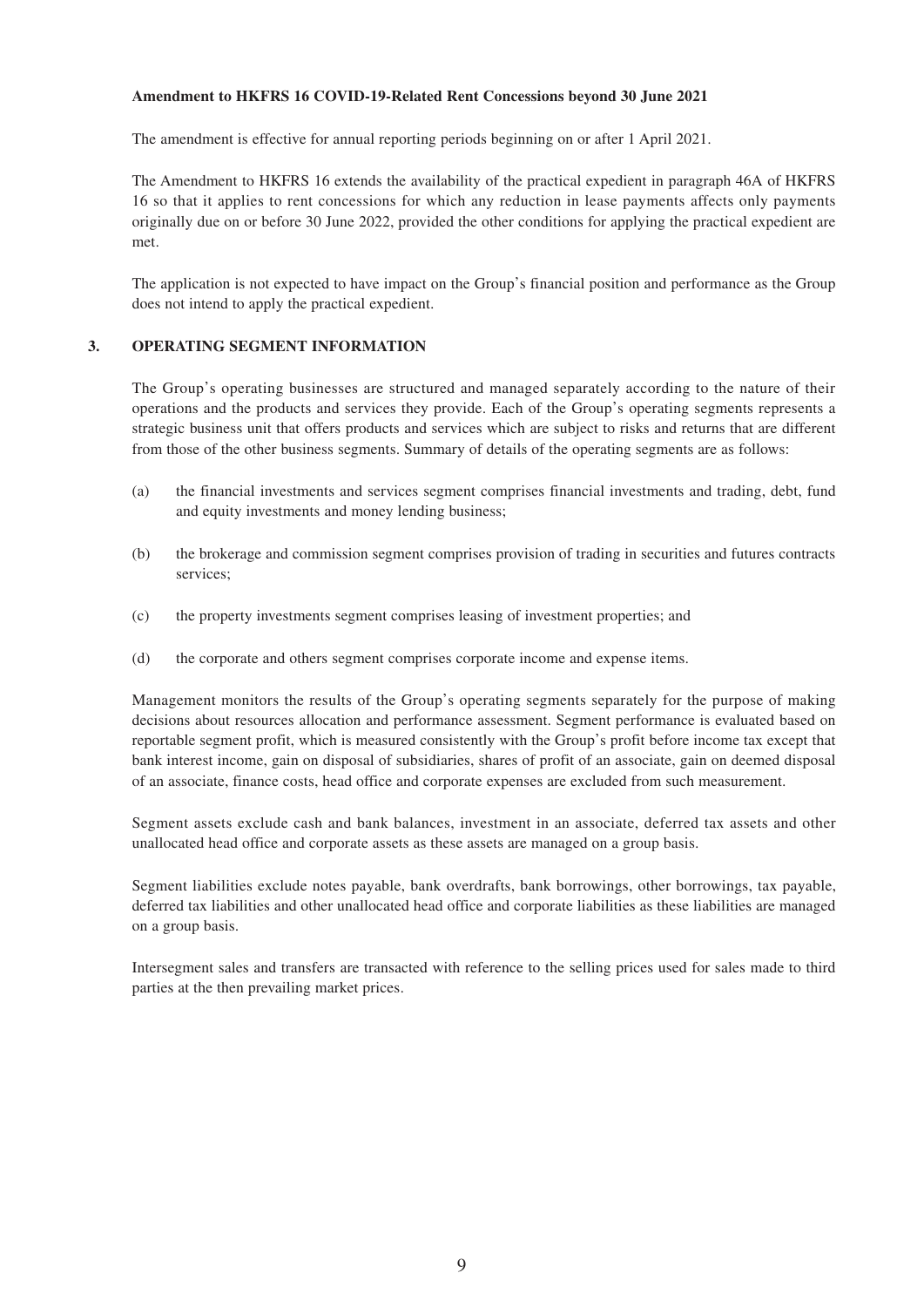|                                                   | Financial       | <b>Brokerage</b> |                 |                 |
|---------------------------------------------------|-----------------|------------------|-----------------|-----------------|
|                                                   | investments     | and              | Corporate       |                 |
|                                                   | and services    | commission       | and others      | Consolidated    |
|                                                   | <b>HK\$'000</b> | <b>HK\$'000</b>  | <b>HK\$'000</b> | <b>HK\$'000</b> |
| <b>Segment revenue:</b>                           |                 |                  |                 |                 |
| External                                          | 43,251          | 161,670          | 38,920          | 243,841         |
| Intersegment sales                                |                 | 1,711            | 1,240           | 2,951           |
|                                                   | 43,251          | 163,381          | 40,160          | 246,792         |
| Elimination                                       |                 | (1,711)          | (1,240)         | (2,951)         |
| Total                                             | 43,251          | 161,670          | 38,920          | 243,841         |
| <b>Segment results</b>                            | (103, 889)      | (200, 139)       | (31, 712)       | (335,740)       |
|                                                   |                 |                  |                 |                 |
| Reconciliation:                                   |                 |                  |                 |                 |
| Bank interest income                              |                 |                  |                 | 25<br>(881)     |
| Unallocated expenses                              |                 |                  |                 |                 |
| Finance costs                                     |                 |                  |                 | (32, 863)       |
| Loss before income tax                            |                 |                  |                 | (369, 459)      |
| Income tax expense                                |                 |                  |                 | (1,807)         |
| Loss for the year                                 |                 |                  |                 | (371, 266)      |
| <b>Assets and liabilities</b>                     |                 |                  |                 |                 |
| Segment assets                                    | 1,320,415       | 337,488          | 53,857          | 1,711,760       |
| Reconciliation:                                   |                 |                  |                 |                 |
| Unallocated assets                                |                 |                  |                 | 116,552         |
| Total assets                                      |                 |                  |                 | 1,828,312       |
| Segment liabilities                               | 53,143          | 220,898          | 41,922          | 315,963         |
| Reconciliation:<br><b>Unallocated liabilities</b> |                 |                  |                 | 389,940         |
|                                                   |                 |                  |                 |                 |
| <b>Total liabilities</b>                          |                 |                  |                 | 705,903         |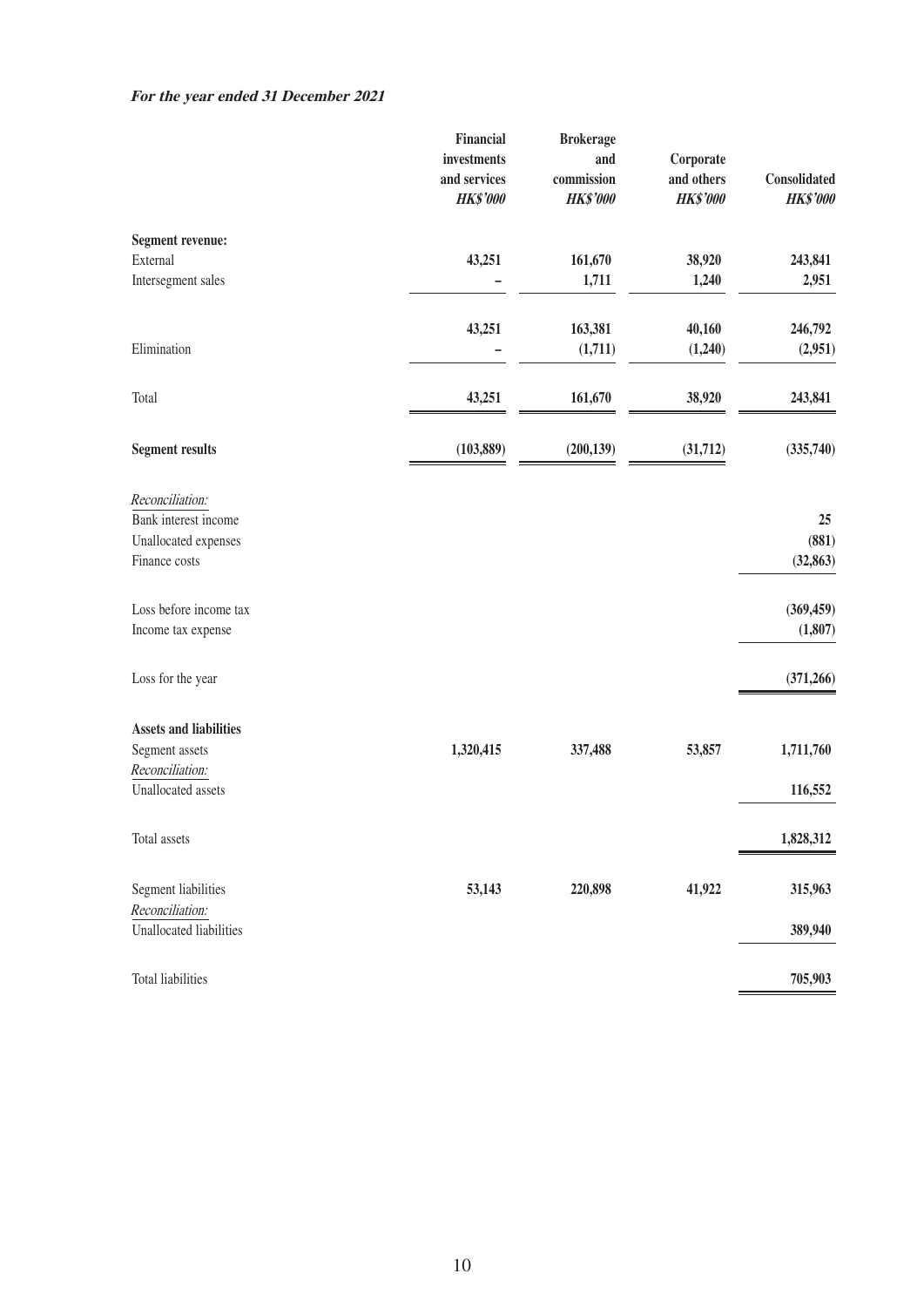|                                                                                                                      | Financial<br>investments<br>and services | <b>Brokerage</b><br>and<br>commission | Property<br>investment | Corporate<br>and others | Consolidated                       |
|----------------------------------------------------------------------------------------------------------------------|------------------------------------------|---------------------------------------|------------------------|-------------------------|------------------------------------|
|                                                                                                                      | $H K\$'000$                              | HK\$'000                              | HK\$'000               | HK\$'000                | HK\$'000                           |
| <b>Segment revenue:</b>                                                                                              |                                          |                                       |                        |                         |                                    |
| External                                                                                                             | 75,162                                   | 562,627                               |                        | 32,061                  | 669,850                            |
| Intersegment sales                                                                                                   | 634                                      | 858                                   |                        |                         | 1,492                              |
|                                                                                                                      | 75,796                                   | 563,485                               |                        | 32,061                  | 671,342                            |
| Elimination                                                                                                          | (634)                                    | (858)                                 |                        |                         | (1, 492)                           |
| Total                                                                                                                | 75,162                                   | 562,627                               |                        | 32,061                  | 669,850                            |
| <b>Segment results</b>                                                                                               | (2,791)                                  | 95,634                                | (10,259)               | (197)                   | 82,387                             |
| Reconciliation:<br>Bank interest income<br>Gain on disposal of subsidiaries<br>Unallocated expenses<br>Finance costs |                                          |                                       |                        |                         | 444<br>1,345<br>(576)<br>(48, 215) |
| Profit before income tax<br>Income tax expense                                                                       |                                          |                                       |                        |                         | 35,385<br>(7,627)                  |
| Profit for the year                                                                                                  |                                          |                                       |                        |                         | 27,758                             |
| <b>Assets and liabilities</b>                                                                                        |                                          |                                       |                        |                         |                                    |
| Segment assets                                                                                                       | 1,503,702                                | 872,393                               |                        | 35,495                  | 2,411,590                          |
| Reconciliation:<br>Unallocated assets                                                                                |                                          |                                       |                        |                         | 140,890                            |
| Total assets                                                                                                         |                                          |                                       |                        |                         | 2,552,480                          |
| Segment liabilities<br>Reconciliation:                                                                               | 81,942                                   | 492,994                               |                        | 42,623                  | 617,559                            |
| <b>Unallocated liabilities</b>                                                                                       |                                          |                                       |                        |                         | 657,647                            |
| <b>Total liabilities</b>                                                                                             |                                          |                                       |                        |                         | 1,275,206                          |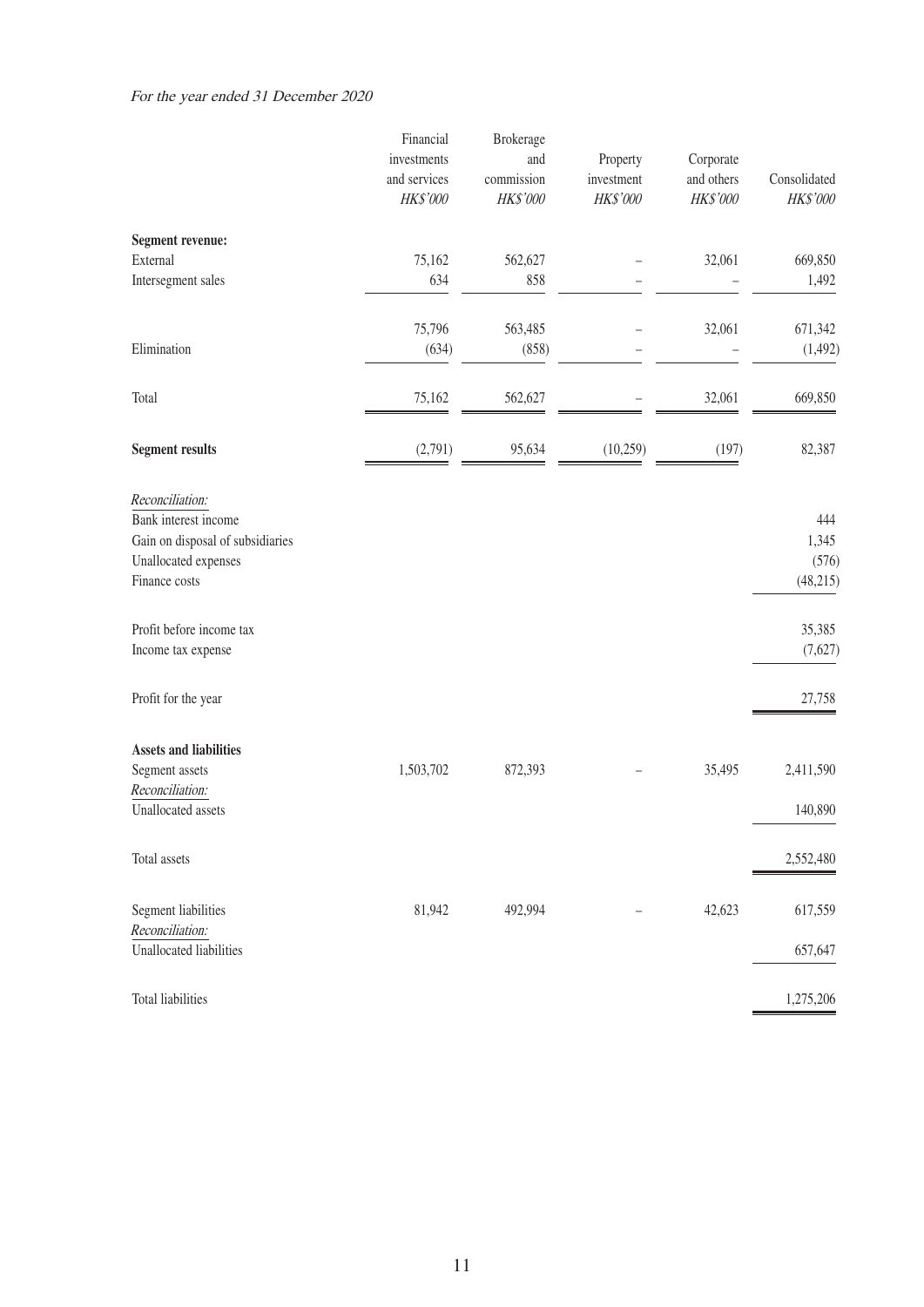# **Other segment information**

# For the year ended 31 December 2021

|                                                  | <b>Financial</b><br>investments<br>and services<br><b>HK\$'000</b> | <b>Brokerage</b><br>and<br>commission<br><b>HK\$'000</b> | Corporate<br>and others<br><b>HK\$'000</b> | <b>Consolidated</b><br><b>HK\$'000</b> |
|--------------------------------------------------|--------------------------------------------------------------------|----------------------------------------------------------|--------------------------------------------|----------------------------------------|
| Depreciation on property,                        |                                                                    |                                                          |                                            |                                        |
| plant and equipment                              |                                                                    | 5,754                                                    | 593                                        | 6,347                                  |
| Depreciation on right-of-use assets              |                                                                    | 9,230                                                    | 10,446                                     | 19,676                                 |
| Credit loss allowances on loan                   |                                                                    |                                                          |                                            |                                        |
| receivables from money lending                   |                                                                    |                                                          |                                            |                                        |
| business, net                                    | 22,877                                                             |                                                          |                                            | 22,877                                 |
| Credit loss allowances on trade                  |                                                                    |                                                          |                                            |                                        |
| receivables from securities and                  |                                                                    |                                                          |                                            |                                        |
| futures dealing business, net                    |                                                                    | 89,835                                                   |                                            | 89,835                                 |
| Provision for/(reversal of) credit loss          |                                                                    |                                                          |                                            |                                        |
| allowances on trade receivables from             |                                                                    |                                                          |                                            |                                        |
| placing and asset management business, net       |                                                                    | 17,191                                                   | (796)                                      | 16,395                                 |
| Provision for credit loss allowances             |                                                                    |                                                          |                                            |                                        |
| on financial assets included in                  |                                                                    |                                                          |                                            |                                        |
| prepayments, deposits and                        |                                                                    |                                                          |                                            |                                        |
| other receivables, net                           | 4,668                                                              |                                                          |                                            | 4,668                                  |
| Written off on other receivables                 |                                                                    | 242                                                      |                                            | 242                                    |
| Net loss from sub-leasing right-of-use asset     |                                                                    | 8,806                                                    |                                            | 8,806                                  |
| Waiver on note payable and note interest payable |                                                                    |                                                          | (2,158)                                    | (2,158)                                |
| Capital expenditure*                             |                                                                    | 180                                                      | 3,500                                      | 3,680                                  |

\* Capital expenditure consists of additions to property, plant and equipment.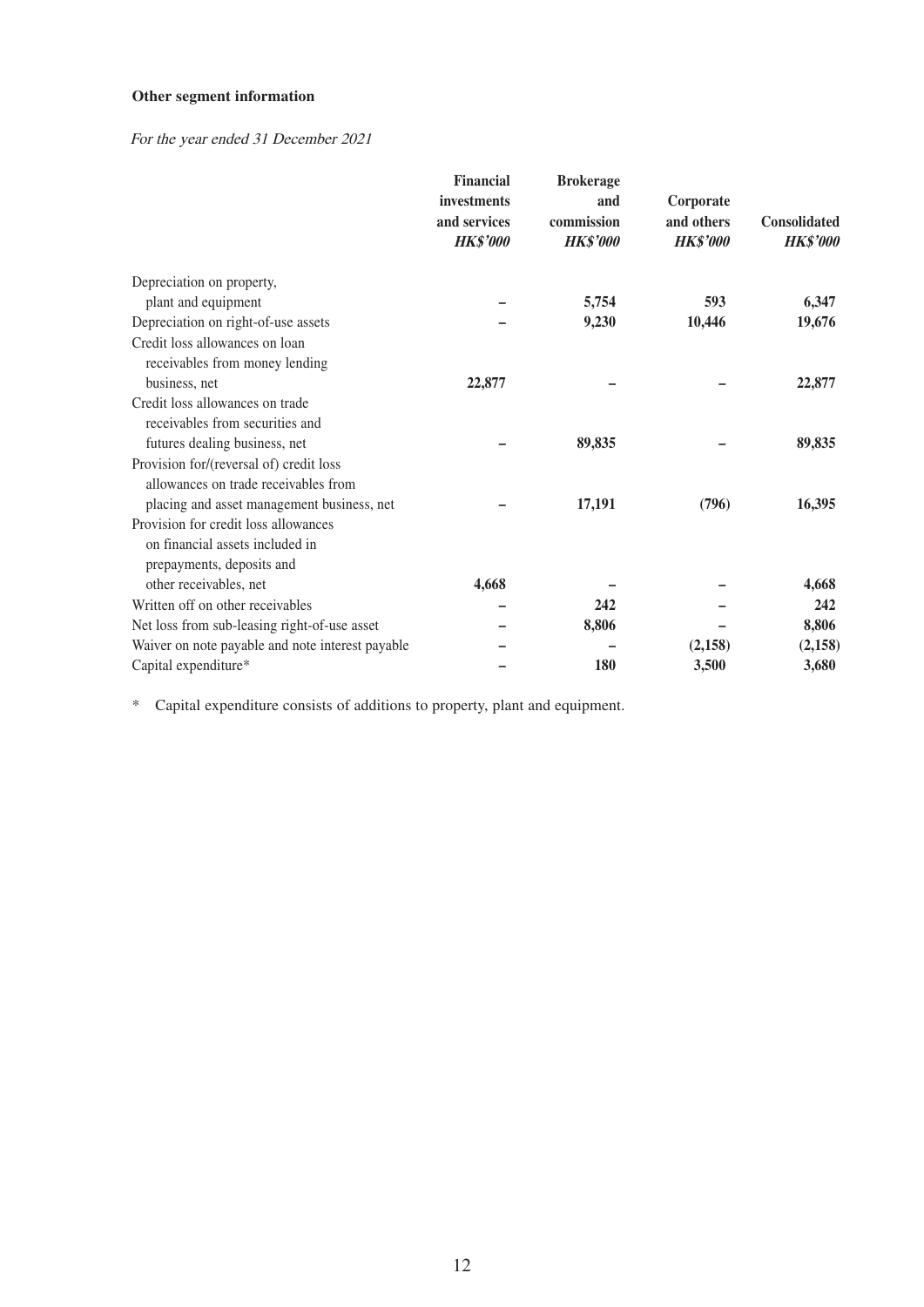#### For the year ended 31 December 2020

|                                                                                  | Financial<br>investments<br>and services<br>HK\$'000 | <b>Brokerage</b><br>and<br>commission<br><b>HK\$'000</b> | Property<br>investments<br>HK\$'000 | Corporate<br>and others<br><b>HK\$'000</b> | Consolidated<br><b>HK\$'000</b> |
|----------------------------------------------------------------------------------|------------------------------------------------------|----------------------------------------------------------|-------------------------------------|--------------------------------------------|---------------------------------|
| Depreciation on property,                                                        |                                                      |                                                          |                                     |                                            |                                 |
| plant and equipment                                                              |                                                      | 10,899                                                   |                                     | 770                                        | 11,669                          |
| Depreciation on right-of-use assets                                              |                                                      | 16,181                                                   |                                     | 13,890                                     | 30,071                          |
| Provision for credit loss allowances on loan<br>receivables from money lending   |                                                      |                                                          |                                     |                                            |                                 |
| business, net                                                                    | 4,502                                                |                                                          |                                     |                                            | 4,502                           |
| Provision for credit loss allowances on trade<br>receivables from securities and |                                                      |                                                          |                                     |                                            |                                 |
| futures dealing business, net                                                    |                                                      | 96,970                                                   |                                     |                                            | 96,970                          |
| Provision for credit loss allowances<br>on trade receivables from placing and    |                                                      |                                                          |                                     |                                            |                                 |
| asset management business, net                                                   |                                                      |                                                          |                                     | 1,269                                      | 1,269                           |
| Provision for credit loss allowances                                             |                                                      |                                                          |                                     |                                            |                                 |
| on financial assets included in<br>prepayments, deposits and                     |                                                      |                                                          |                                     |                                            |                                 |
| other receivables, net                                                           | 1,097                                                |                                                          |                                     |                                            | 1,097                           |
| Loss on revaluation of investment property                                       |                                                      |                                                          | 10,000                              |                                            | 10,000                          |
| Capital expenditure*                                                             |                                                      | 1,973                                                    |                                     |                                            | 1,973                           |

\* Capital expenditure consists of additions to property, plant and equipment.

### **Geographical information**

The following tables present derived revenue from external customers for the years ended 31 December 2021 and 2020, and certain non-current assets information as at 31 December 2021 and 2020, by geographical region.

|                                 | <b>Hong Kong</b> |                 | <b>PRC</b>      |                 | <b>Total</b>    |          |
|---------------------------------|------------------|-----------------|-----------------|-----------------|-----------------|----------|
|                                 | 2021             | 2020            | 2021            | 2020            |                 | 2020     |
|                                 | <b>HK\$'000</b>  | <b>HK\$'000</b> | <b>HK\$'000</b> | <b>HK\$'000</b> | <b>HK\$'000</b> | HK\$'000 |
| Revenue from external customers | 239,776          | 629,072         | 4.065           | 40,778          | 243,841         | 669,850  |
| Non-current assets              | 902,460          | 756,633         | 1.284           | 7.148           | 903,744         | 763,781  |
| Non-current assets*             | 14,234           | 37,178          | 1,234           | 6,832           | 15,468          | 44,010   |

\* Excluded equity investments at fair value through other comprehensive income, deferred tax assets, finance lease receivables, loan receivables from money lending business and deposits and other receivables.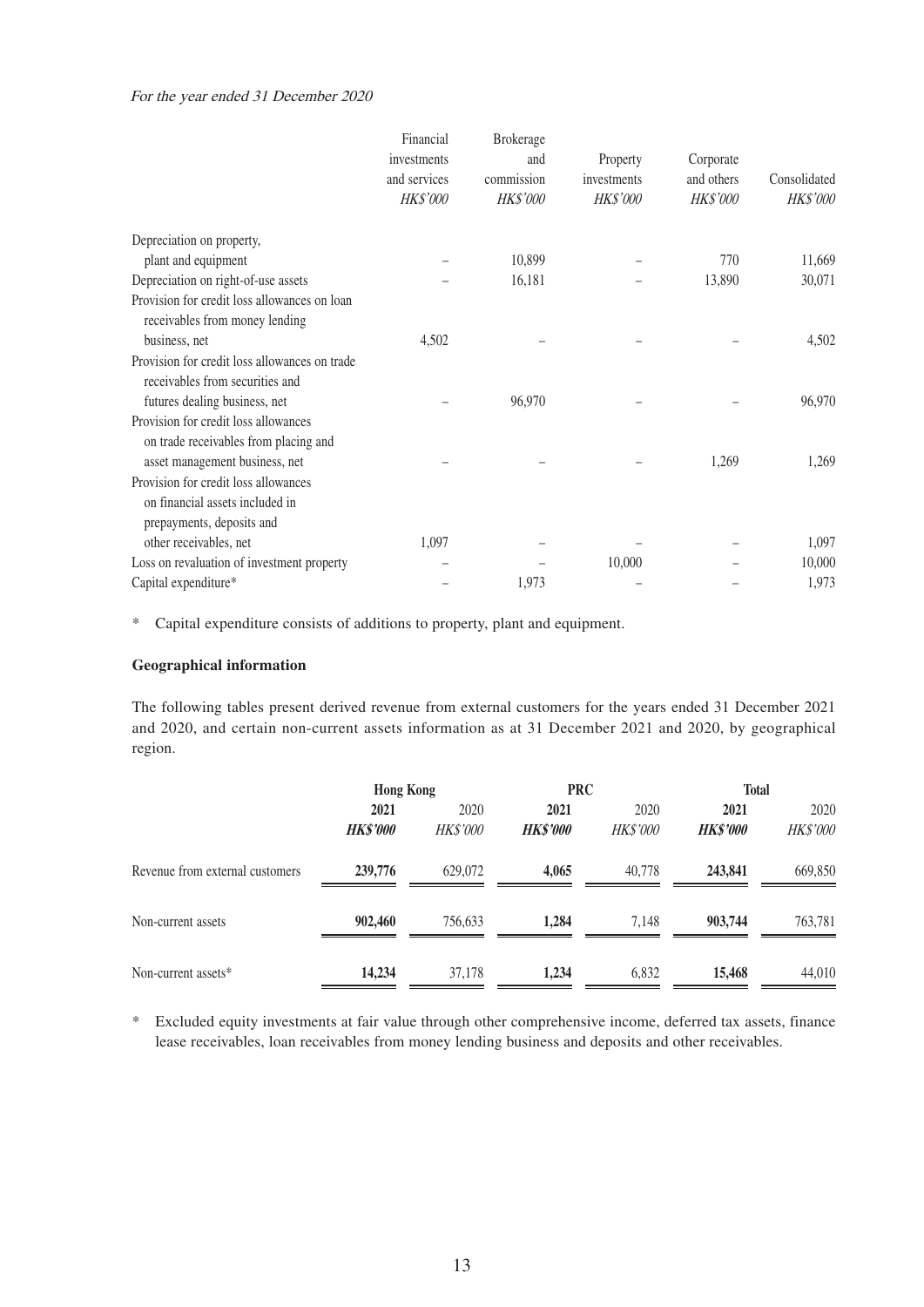#### **Information about major customers and suppliers**

The aggregate revenue during the year attributable to the Group's five largest customers was 30.22% (2020: 49.00%) of the Group's total revenue, of which 8.19% (2020: 13.99%) was made to the largest customer.

There was no single supplier or aggregate any five suppliers that contributed to 10% or more of the Group's total purchase during the year (2020: Nil).

None of the directors of the Company or any of their associates or any shareholders (which, to the best knowledge of the directors of the Company, own more than 5% of the Company's issued share capital) had any beneficial interest in the Group's customer or suppliers during the year.

### **4. REVENUE, OTHER INCOME AND (LOSSES)/GAINS, NET**

An analysis of revenue and other income and (losses)/gains, net is as follows:

|                                                                                                     | 2021            | 2020            |
|-----------------------------------------------------------------------------------------------------|-----------------|-----------------|
|                                                                                                     | <b>HK\$'000</b> | <b>HK\$'000</b> |
| Revenue                                                                                             |                 |                 |
| Revenue from contracts with customers within the scope of<br>HKFRS 15 recognised at a point in time |                 |                 |
|                                                                                                     |                 |                 |
| Commission income from securities and futures dealing                                               | 11,150          | 9,246           |
| Commission income from placing                                                                      | 137,861         | 469,175         |
| Performance fee income                                                                              | 97              | 407             |
| Management fee income                                                                               | 38,823          | 72,055          |
| Revenue from other sources outside the scope of HKFRS 15                                            |                 |                 |
| Losses on disposal of equity investments at fair value through                                      |                 |                 |
| profit or loss                                                                                      | (17,365)        | (19,275)        |
| Gain on disposal of debt investments at fair value through profit or loss                           | 5,630           | 29,582          |
| Losses on disposal of fund investments at fair value through                                        |                 |                 |
| profit or loss                                                                                      | (1,158)         |                 |
| Dividend income from investment in listed equity securities                                         | 1,971           | 10,693          |
| Dividend income from fund investments at fair value                                                 |                 |                 |
| through profit or loss                                                                              | 5,223           |                 |
| Interest income from money lending business                                                         | 37,917          | 36,695          |
| Interest income from securities margin                                                              | 12,659          | 44,270          |
| Interest income from debt investments                                                               | 11,033          | 17,002          |
|                                                                                                     | 243,841         | 669,850         |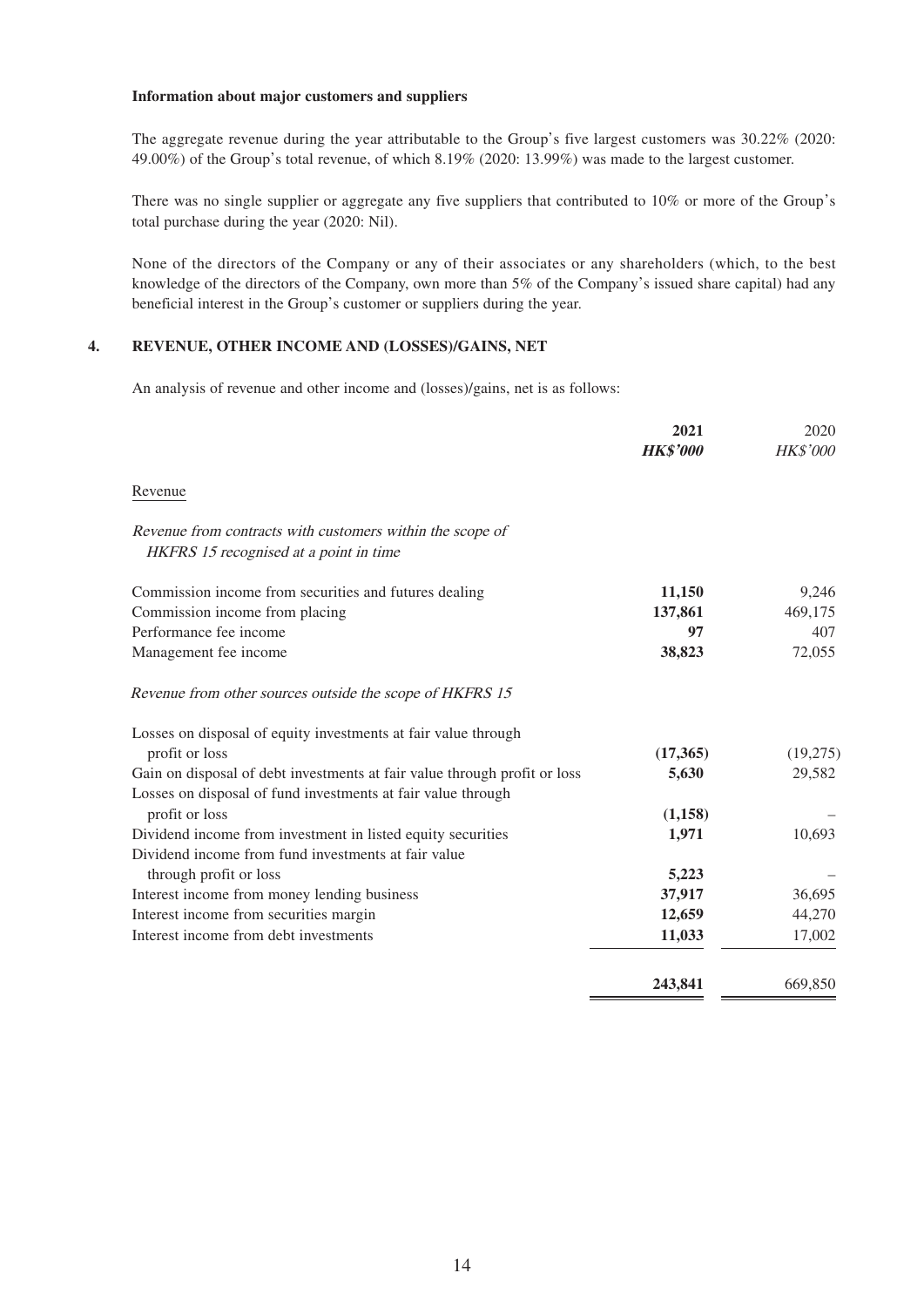|                                                  | <b>Notes</b> | 2021<br><b>HK\$'000</b> | 2020<br><b>HK\$'000</b> |
|--------------------------------------------------|--------------|-------------------------|-------------------------|
| Other income and (losses)/gains, net             |              |                         |                         |
| Bank interest income                             |              | 25                      | 444                     |
| Handling fee income                              |              | 1,109                   | 1,641                   |
| Change in third party interest in consolidated   |              |                         |                         |
| investment fund                                  | (i)          | (3, 435)                | 7,172                   |
| Wages subsidies of the Employment Support Scheme | (ii)         |                         | 2,065                   |
| Rental income                                    | (iii)        | 1,295                   | 1,074                   |
| Waiver on note payable and note interest payable |              | 2,158                   |                         |
| Net loss from sub-leasing right-of use asset     |              | (8,806)                 |                         |
| Interest income from finance lease receivables   |              | 2                       |                         |
| Others                                           |              | 2,031                   | 4,622                   |
|                                                  |              | (5,621)                 | 17,018                  |

#### Notes:

- (i) This amount represented the net change in net asset value of consolidated investment fund attributable to third-party shareholders.
- (ii) For the year ended 31 December 2020, Government grants were received by certain subsidiaries in connection with Employment Support Scheme which was approved by the Finance Committee of Legislative Counsel of the HKSAR on 18 April 2020. There were no unfulfilled conditions or contingencies relating to these grants.
- (iii) This amount represented the rental income from subleases the properties under operating lease arrangements with leases negotiated for less than one year.

### **5. FINANCE COSTS**

An analysis of finance costs is as follows:

|                                             | 2021<br><b>HK\$'000</b> | 2020<br><b>HK\$'000</b> |
|---------------------------------------------|-------------------------|-------------------------|
|                                             |                         |                         |
| Interest on bank borrowings                 | 2,072                   | 5,879                   |
| Interest on other borrowings – margin loans | 5,483                   | 13,189                  |
| Interest on other borrowings – unsecured    | 16,520                  | 17,823                  |
| Interest on bank overdrafts                 | 2,265                   | 5,398                   |
| Interest on notes payable                   | 5,914                   | 4,468                   |
| Interest on lease liabilities               | 593                     | 1,383                   |
| <b>Others</b>                               | 16                      | 75                      |
|                                             | 32,863                  | 48.215                  |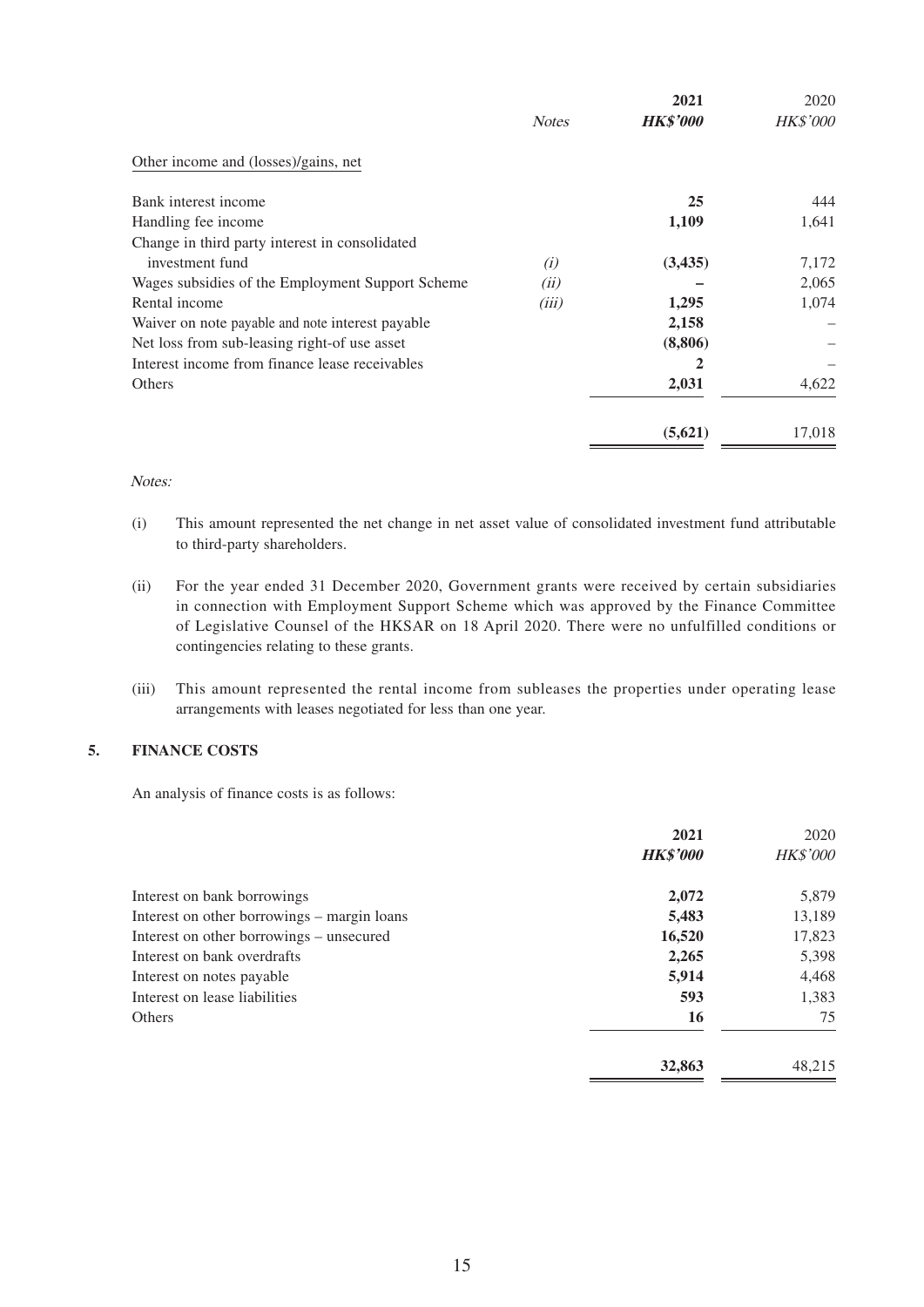### **6. (LOSS)/PROFIT BEFORE INCOME TAX**

The Group's (loss)/profit before income tax is arrived at after charging/(crediting):

|                                                              | 2021<br><b>HK\$'000</b> | 2020<br><b>HK\$'000</b> |
|--------------------------------------------------------------|-------------------------|-------------------------|
|                                                              |                         |                         |
| Depreciation                                                 |                         |                         |
| Right-of-use assets                                          | 19,676                  | 30,071                  |
| Property, plant and equipment                                | 6,347                   | 11,669                  |
|                                                              | 26,023                  | 41,740                  |
| Employee benefit expense                                     |                         |                         |
| (including directors' remuneration):                         |                         |                         |
| Wages and salaries                                           | 83,232                  | 203,922                 |
| Equity-settled share option arrangements, net                | 11,880                  |                         |
| Retirement benefit scheme contributions                      | 4,554                   | 1,989                   |
|                                                              | 99,666                  | 205,911                 |
| Minimum lease payments under operating leases*               | 631                     | 53                      |
| Auditor's remuneration                                       | 1,800                   | 1,826                   |
| Credit loss allowances on loan receivables                   |                         |                         |
| from money lending business, net                             | 22,877                  | 4,502                   |
| Credit loss allowances on trade receivable                   |                         |                         |
| from securities and futures dealing business, net            | 89,835                  | 96,970                  |
| Credit loss allowance on trade receivable                    |                         |                         |
| from placing and asset management business, net              | 16,395                  | 1,269                   |
| Credit loss allowances on financial assets                   |                         |                         |
| included in prepayments, deposits and other receivables, net | 4,668                   | 1,097                   |
| Write off on other receivables                               | 242                     |                         |
| Loss on revaluation of investment property                   |                         | 10,000                  |
| Foreign exchange differences, net                            | (539)                   | 1,712                   |

\* The amount represented short-term lease payments for the year ended 31 December 2021 and 2020 under HKFRS 16.

As at 31 December 2021, the Group had no forfeited contributions available to reduce its contributions to the retirement benefit schemes in future years (2020: Nil).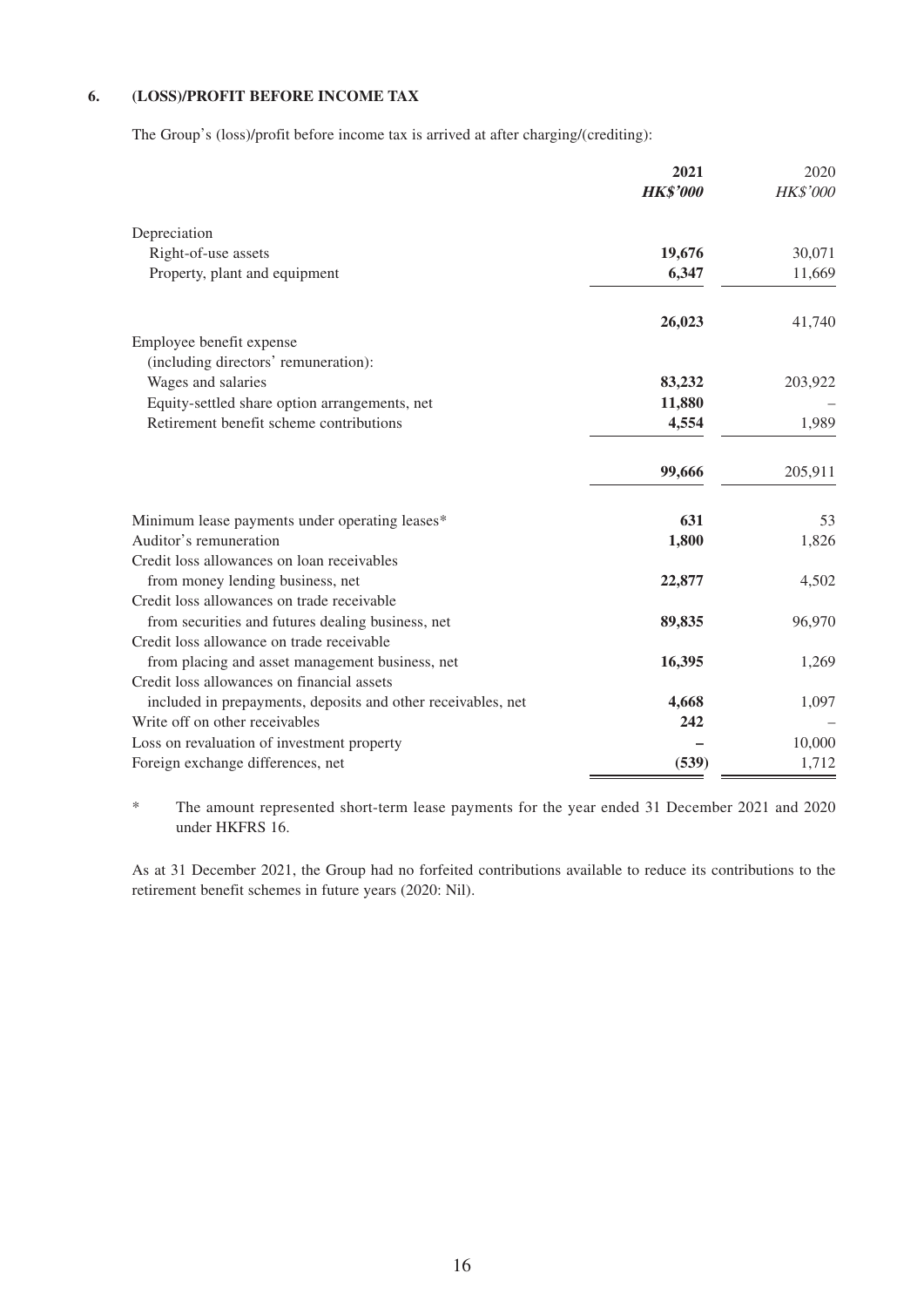## **7. INCOME TAX EXPENSE**

Hong Kong profits tax has been provided at the rate of 16.5% (2020: 16.5%) on the estimated assessable profits arising in Hong Kong during the year. Under the two-tiered profits tax rates regime, the first HK\$2,000,000 of profits of the qualifying group entity will be taxed at 8.25%, and profits above HK\$2,000,000 will be taxed at 16.5%. The profits of group entities not qualifying for the two-tiered profits tax rates regime will continue to be taxed at a flat rate of 16.5%.

Taxes on profits assessable in the PRC in the current year have been calculated at the rates of tax prevailing in the PRC in which the Group operates, based on existing legislation, interpretations and practices in respect thereof.

|                                       | 2021            | 2020            |
|---------------------------------------|-----------------|-----------------|
|                                       | <b>HK\$'000</b> | <b>HK\$'000</b> |
| Current - Hong Kong                   |                 |                 |
| Charge for the year                   | 2,070           | 17,603          |
| Over-provision in prior years         | (408)           | (99)            |
|                                       | 1,662           | 17,504          |
| $Current - the PRC$                   |                 |                 |
| Charge for the year                   |                 |                 |
| Under/(over)-provision in prior years | 59              | (8,969)         |
|                                       | 59              | (8,969)         |
| Deferred                              | 86              | (908)           |
| Income tax expense                    | 1,807           | 7,627           |

## **8. DIVIDENDS**

The directors of the Company do not recommend the payment of any final dividend for the year (2020: Nil).

#### **9. (LOSS)/EARNINGS PER SHARE ATTRIBUTABLE TO OWNERS OF THE COMPANY**

The calculation of the basic loss (2020: earnings) per share amount is based on the loss for the year attributable to owners of the Company of approximately HK\$371,266,000 (2020: profit of HK\$27,758,000), and the weighted average number of ordinary shares in issue of 15,969,650,000 (2020: 15,774,978,000).

The calculation of the basic and diluted (loss)/earnings per share are based on:

|                                                                   | 2021            | 2020            |
|-------------------------------------------------------------------|-----------------|-----------------|
|                                                                   | <b>HK\$'000</b> | <b>HK\$'000</b> |
| (Loss)/profit for the year attributable to owners of the Company, |                 |                 |
| used in the basic and diluted earnings per share calculations     | (371, 266)      | 27.758          |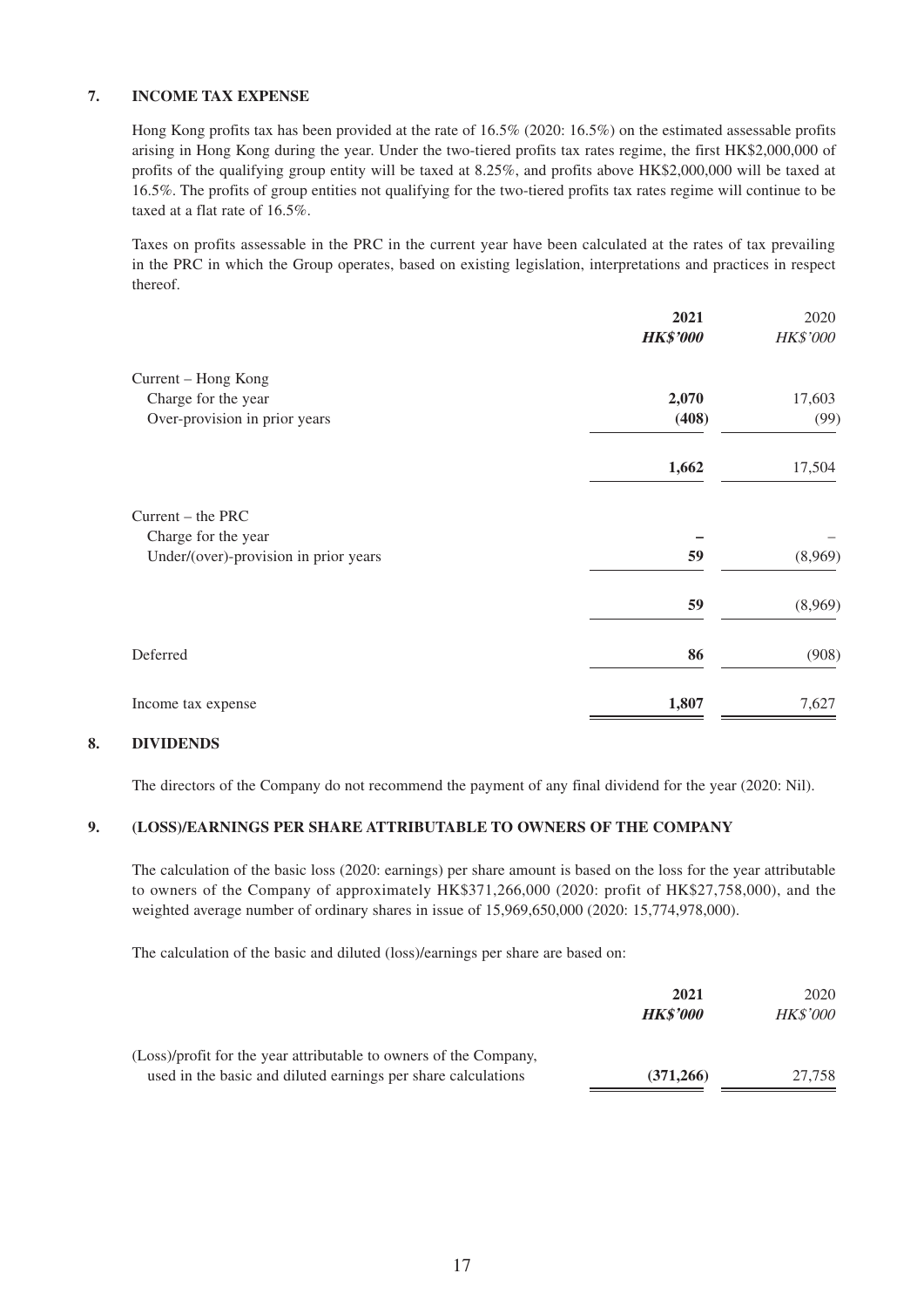|                                                            | <b>Number of shares</b> |            |
|------------------------------------------------------------|-------------------------|------------|
|                                                            | 2021                    | 2020       |
|                                                            | $\bm{v}$                | 2000'      |
| <b>Shares</b>                                              |                         |            |
| Weighted average number of ordinary shares in issue during |                         |            |
| the year used in the basic and diluted (loss)/earnings     |                         |            |
| per share calculations                                     | 15,969,650              | 15,774,978 |

For the years ended 31 December 2021 and 2020, the assumed conversion of potential ordinary shares in relation to the share option has an anti-dilutive effect to the basic loss (2020: earnings) per share as the exercise price of the options exceeds the average market price of ordinary shares.

#### **10. EQUITY INVESTMENTS AT FAIR VALUE THROUGH OTHER COMPREHENSIVE INCOME**

|                                                      | 2021<br><b>HK\$'000</b> | 2020<br><b>HK\$'000</b> |
|------------------------------------------------------|-------------------------|-------------------------|
| Equity securities listed in Hong Kong, at fair value | 493,258                 | 344,559                 |

The above equity investments were irrevocably designated at fair value through other comprehensive income as the Group considers these investments to be strategic in nature.

The fair values of the listed equity securities investments were determined based on the quoted market closing prices on the Stock Exchange.

An analysis of investment portfolio is as below:

|                   |                                                    | 2021            |        | 2020            |        |
|-------------------|----------------------------------------------------|-----------------|--------|-----------------|--------|
| <b>Stock code</b> | Name of securities                                 | <b>HK\$'000</b> | $\% *$ | <b>HK\$'000</b> | $\%$ * |
| 572               | Future World Holdings Limited                      | 1,001           | 1.91   | 2,350           | 1.19   |
| 1141              | <b>CMBC Capital Holdings Limited</b>               | 40,863          | 0.72   | 122,155         | 1.91   |
| 412               | China Shandong Hi-Speed Financial<br>Group Limited | 451,394         | 2.34   | 220,054         | 2.34   |
|                   |                                                    | 493,258         |        | 344,559         |        |

\* Percentage of shareholding in the listed securities held by the Group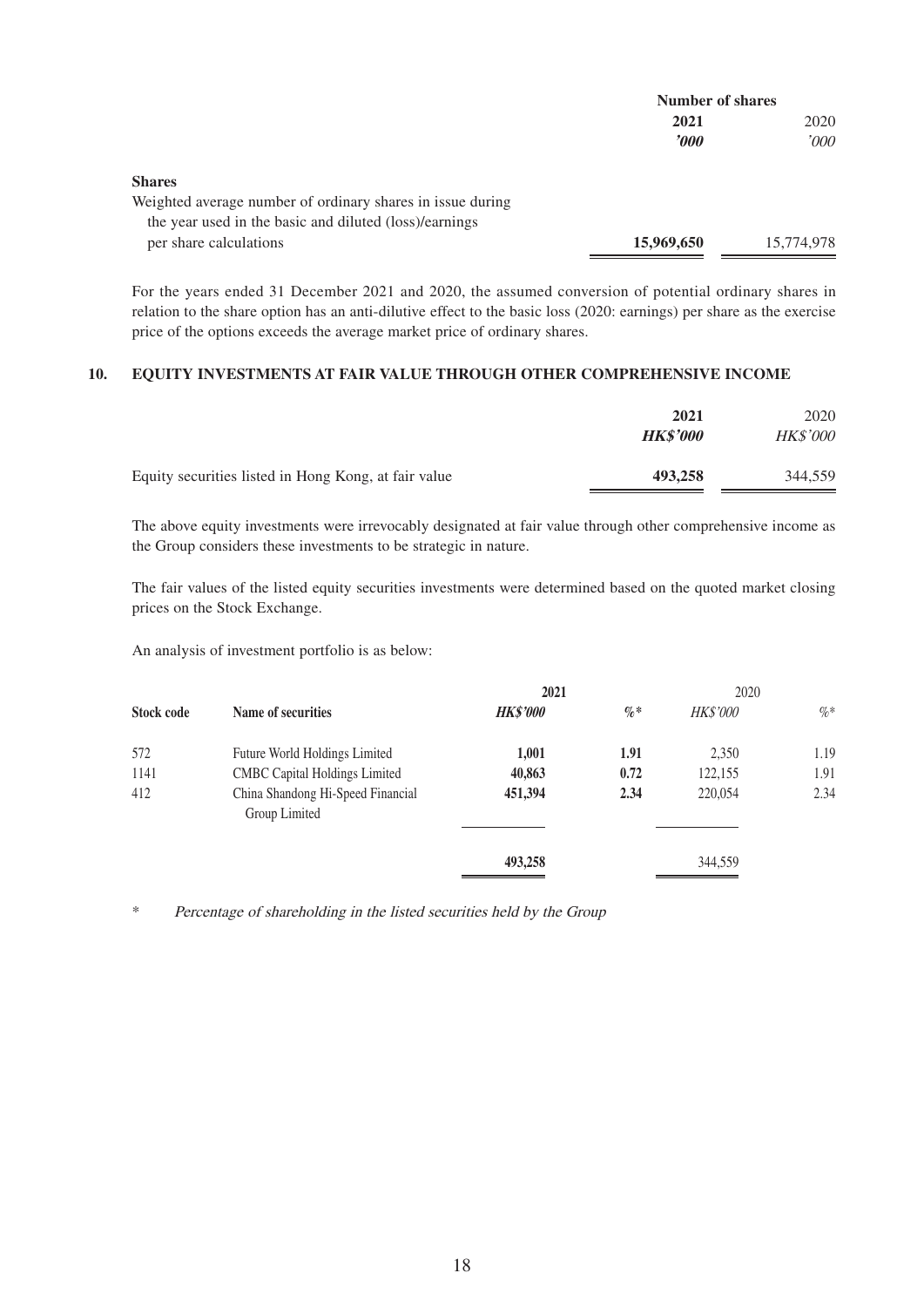During the year, the Group received the amount of approximately HK\$1,117,000 (2020: HK\$8,650,000) dividend from these investments and recognised in the "Revenue" in the consolidated statement of profit or loss.

During the year ended 31 December 2021, the Group sold part of its equity investments to provide for general working capital. These shares were sold at an aggregate amount of approximately HK\$99,048,000 and resulted in a cumulative loss of approximately HK\$119,949,000 which was transferred from equity investment fair value reserve to accumulated losses during the year.

During the year ended 31 December 2020, the Group sold part of its equity investments due to the forced sales of shares to repay margin loans as requested by its brokers. These shares were sold at an aggregate amount of approximately HK\$358,750,000 and resulted in a cumulative loss of approximately HK\$716,286,000 which was transferred from equity investment fair value reserve to accumulated losses during the year.

As at 31 December 2021, the Group's equity investments at fair value through other comprehensive income, with carrying amount of approximately HK\$40,399,000 (2020: HK\$94,138,000), have been pledged to secure the other borrowings granted to the Group (Note 17(c)).

#### **11. LOAN RECEIVABLES FROM MONEY LENDING BUSINESS**

|                              | 2021            | 2020            |
|------------------------------|-----------------|-----------------|
|                              | <b>HK\$'000</b> | <b>HK\$'000</b> |
| Loan receivables             | 517,218         | 541,649         |
| Less: credit loss allowances | (47, 437)       | (24, 560)       |
|                              | 469,781         | 517,089         |
| Less: non-current portion    | (353, 930)      | (363, 154)      |
| Current portion              | 115,851         | 153,935         |

As at 31 December 2021, the gross amount of loan receivables represented loans of approximately HK\$517,218,000 (2020: HK\$541,649,000) granted by the Group to a number of independent third parties. The loans bore interest at rates ranging from 5% to 7% (2020: 5% to 12%) per annum and were repayable within three years (2020: two years) from the date of drawdown. The grants of these loans were approved and monitored by the Group's management. The gross loan balances of approximately HK\$47,125,000 (2020: HK\$2,032,000) were past due and approximately HK\$470,093,000 (2020: HK\$539,617,000) were not past due for which there was no recent history of default.

The Group holds collateral or other credit enhancement over its loan receivables balance at market price of approximately HK\$440,295,000 (2020: HK\$526,230,000), including charge of properties located in Hong Kong and the PRC, listed securities in Hong Kong, equity interest of the unlisted entity in Hong Kong and PRC entities and note receivable of the borrowers. The carrying amount of the loan receivables approximates their fair values. As at 31 December 2021, no collaterals are held for credit-impaired loan receivables (2020: Nil).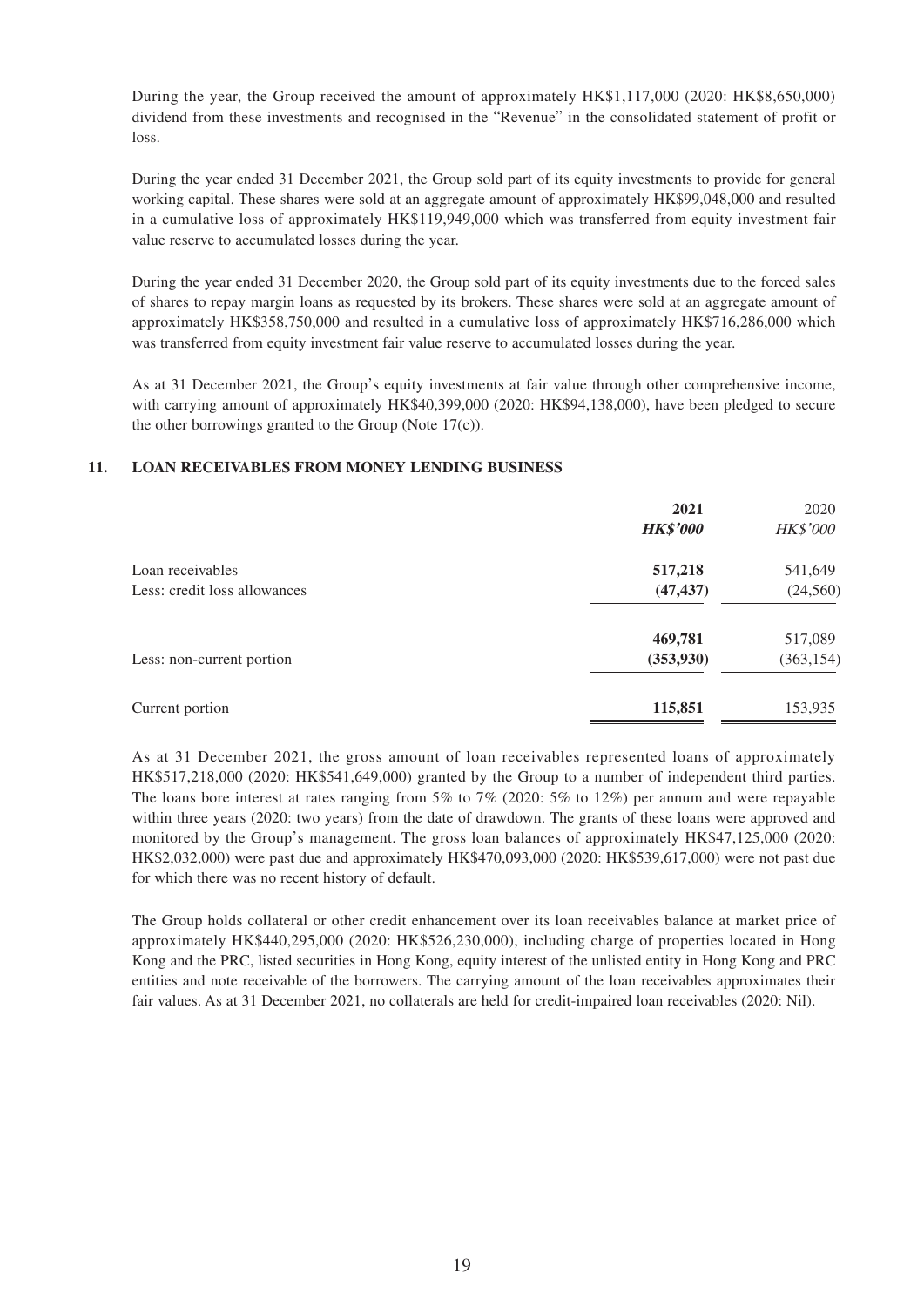#### **12. TRADE RECEIVABLES FROM SECURITIES AND FUTURES DEALING BUSINESS**

|                                                   | 2021<br><b>HK\$'000</b> | 2020<br><b>HK\$'000</b> |
|---------------------------------------------------|-------------------------|-------------------------|
| Trade receivables arising from the securities and |                         |                         |
| futures dealing business                          |                         |                         |
| - Clearing houses                                 |                         | 11,158                  |
| $-$ Cash clients                                  | 14,267                  | 16,955                  |
| - Margin clients                                  | 388,581                 | 461,569                 |
|                                                   | 402,848                 | 489,682                 |
| Less: credit loss allowances                      | (272, 732)              | (182, 897)              |
|                                                   | 130,116                 | 306,785                 |

Trade receivables from cash clients, clearing houses and brokers arising from the securities and futures dealing business are repayable on demand subsequent to the settlement date. The normal settlement terms of the said trade receivables are, in general, within 2 days after the trade date. The Group allows a credit period mutually agreed with the contracting parties for receivables from margin clients.

Except for receivables from margin clients, the Group does not hold any collateral or other credit enhancements over these balances. The Group is allowed to dispose of the securities or futures deposited by the customers with the Group to settle any overdue amount.

Trade receivables are unsecured, interest free and repayable on the settlement date of the relevant trades, except for the receivables from margin clients of approximately HK\$388,581,000 (2020: HK\$461,569,000) which bear interest at a range of 6% to 12.25% (2020: 6% to 12.25%) per annum and are secured by investments held by margin clients of approximately HK\$1,029,010,000 as at 31 December 2021 (2020: HK\$940,472,000). The carrying amount of the trade receivables approximates their fair values.

The Group maintains accounts with the clearing houses through which it conducts securities and futures trading transactions and settlement on a net basis.

No ageing analysis is disclosed as, in the opinion of the directors, the ageing analysis does not give additional value in view of the business nature.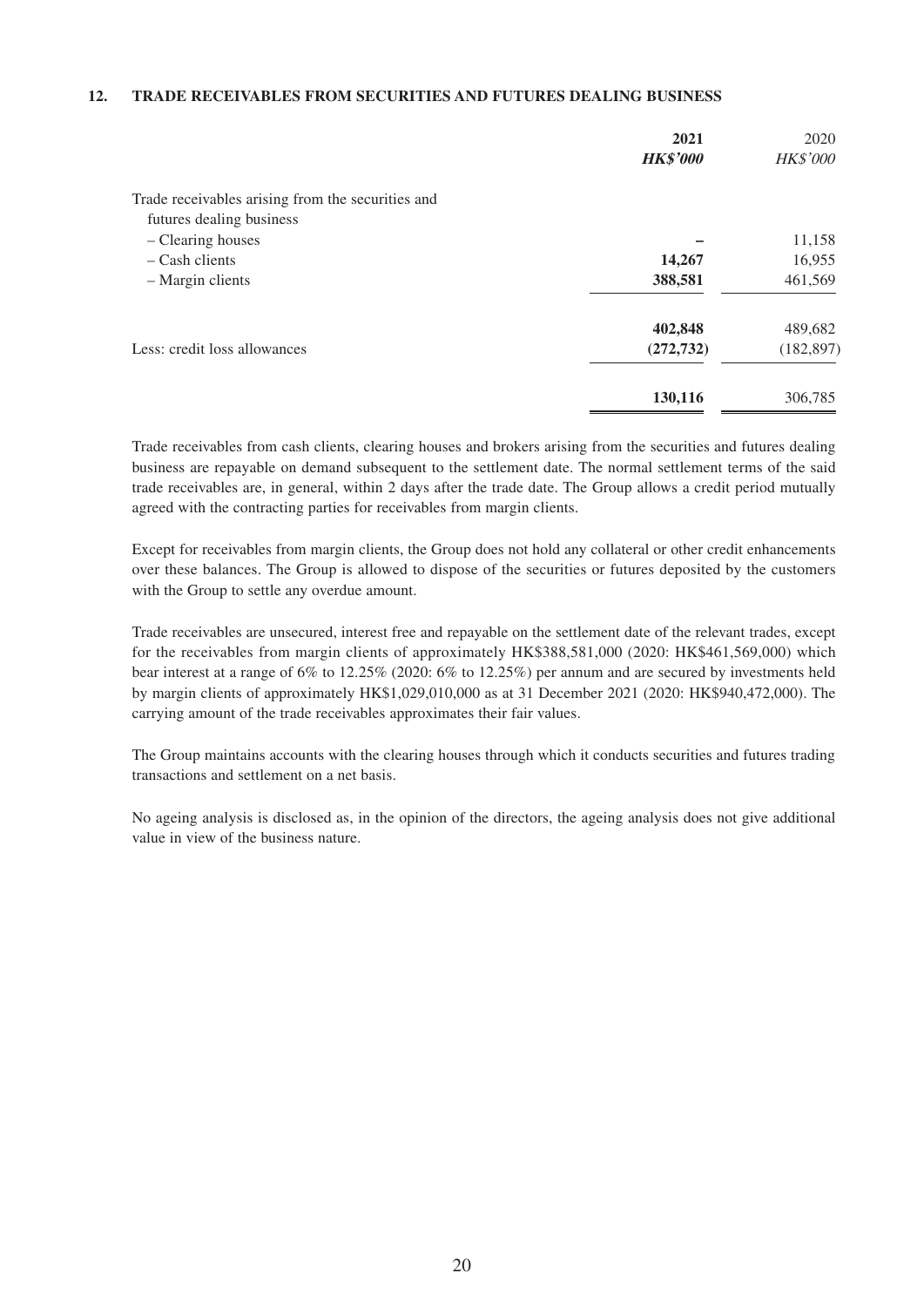#### **13. TRADE RECEIVABLES FROM PLACING AND ASSET MANAGEMENT BUSINESS**

|                                                | 2021<br><b>HK\$'000</b> | 2020<br><b>HK\$'000</b> |
|------------------------------------------------|-------------------------|-------------------------|
| Trade receivables arising from the placing and |                         |                         |
| asset management business                      |                         |                         |
| - Corporate clients                            | 30,863                  | 29,079                  |
| - Individual clients                           | 241                     | 285                     |
| $-$ Investment funds                           | 32,789                  | 15,649                  |
|                                                | 63,893                  | 45,013                  |
| Less: credit loss allowances                   | (17,903)                | (1,508)                 |
|                                                | 45,990                  | 43,505                  |

Trade receivables from corporate clients, individual clients and investment funds which are past due but not credit-impaired represent receivables arising from placing and asset management business which have not yet been settled by clients after the Group's normal credit period. Except for the credit loss allowances provided, the outstanding trade receivables from corporate clients, individual clients and investment funds as at 31 December 2021 and 2020 were considered not to be credit impaired as the credit rating and reputation of the trade counterparty are sound.

## **14. EQUITY AND FUND INVESTMENTS AT FAIR VALUE THROUGH PROFIT OR LOSS**

| 2021<br><b>HK\$'000</b> | 2020<br><b>HK\$'000</b> |
|-------------------------|-------------------------|
|                         |                         |
| 65,373                  | 321.699                 |
| 3,543                   |                         |
|                         |                         |
| 872                     | 855                     |
| 25,770                  | 51,095                  |
| 95,558                  | 373,649                 |
|                         |                         |

As at 31 December 2021, no financial assets at fair value through profit or loss have been pledged to secure the other borrowings granted to the Group (2020: approximately HK\$80,040,000) (Note 17(c)).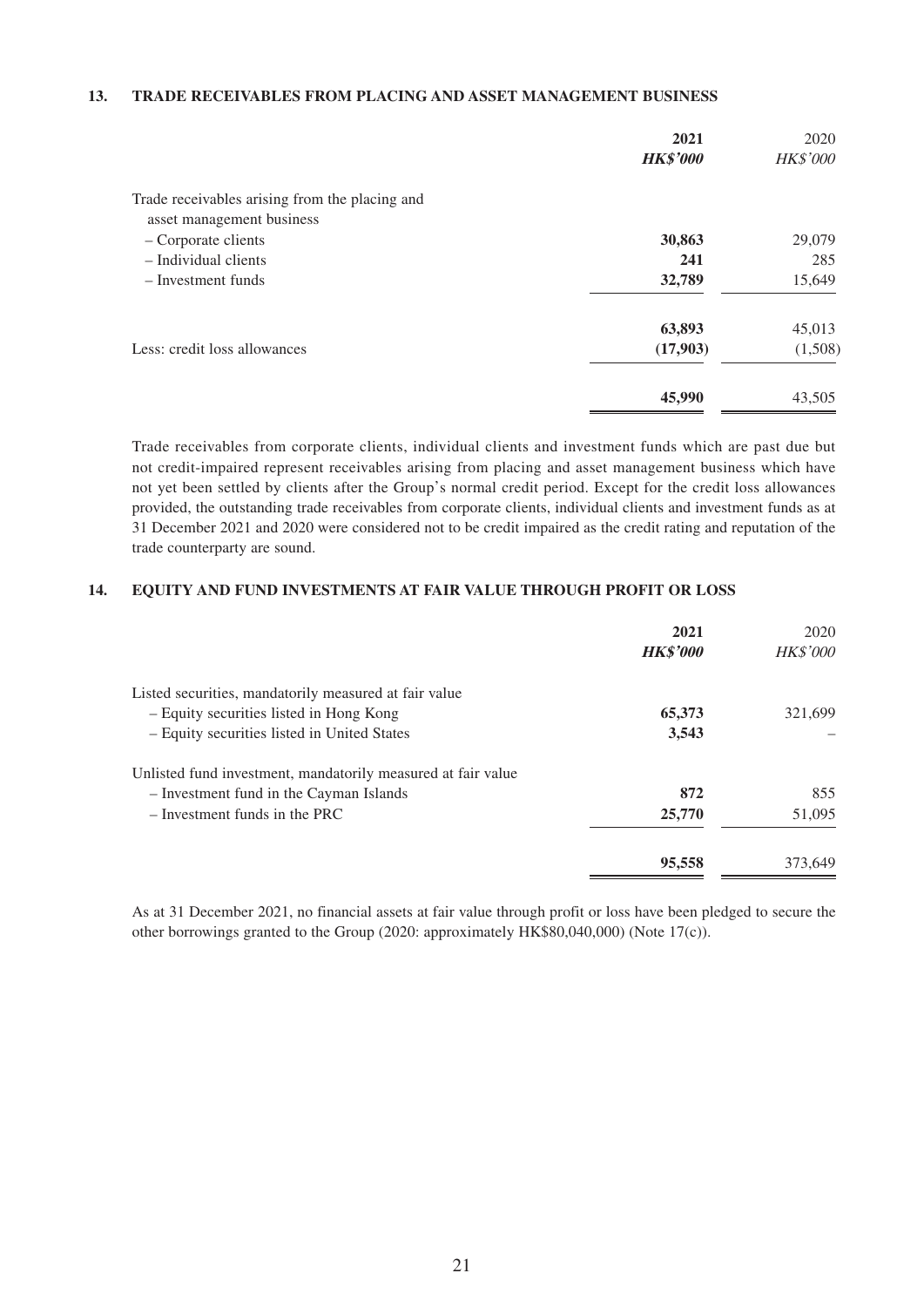#### **15. TRADE PAYABLES**

|                                                | 2021            | 2020     |
|------------------------------------------------|-----------------|----------|
|                                                | <b>HK\$'000</b> | HK\$'000 |
| Trade payables arising from the securities and |                 |          |
| futures dealing business                       |                 |          |
| - Clearing houses                              | 16,842          |          |
| $-$ Cash clients                               | 50,323          | 364,774  |
| - Margin clients                               | 100,937         | 75,241   |
|                                                | 168,102         | 440,015  |

Trade payables arising from the securities dealing business bear interest at  $0.01\%$  (2020: 0.01%) per annum and repayable on the settlement day of the relevant trades.

Trade payables arising from the futures dealing business are non-interest bearing and repayable on the settlement day of the relevant trades.

No ageing analysis is disclosed as, in the opinion of the directors, the ageing analysis does not give additional value in the view of the business nature. The carrying amount of trade payables approximates their fair values.

### **16. OTHER PAYABLES AND ACCRUALS**

The Group's payables and accruals are non-interest-bearing and are normally settled within three months. The carrying amount of financial liabilities included in other payables and accruals approximates their fair values.

## **17. INTEREST-BEARING BANK AND OTHER BORROWINGS AND BANK OVERDRAFTS**

|                                                            | <b>Effective</b><br>interest<br>rate per<br>annum $(\% )$ | 2021<br><b>Maturity</b> | <b>HK\$'000</b>   | Effective<br>interest<br>rate per<br>annum $(\%)$ | 2020<br>Maturity  | HK\$'000           |
|------------------------------------------------------------|-----------------------------------------------------------|-------------------------|-------------------|---------------------------------------------------|-------------------|--------------------|
| Current                                                    |                                                           |                         |                   |                                                   |                   |                    |
| Bank overdrafts – secured                                  | -                                                         | On demand               |                   | 4.8 to 5.3                                        | On demand         | 86,408             |
| Bank borrowings - secured                                  | 3.0 to 4.9                                                | 2022                    | 71,664            | 3.0 to 4.9                                        | 2021              | 102,716            |
| Other borrowings - unsecured<br>Other borrowings - secured | 7.0<br>9.0 to 12.0                                        | On demand<br>2022       | 236,000<br>32,109 | 5.3 to 8.0<br>9.0 to 13.0                         | On demand<br>2021 | 245,200<br>119,772 |
|                                                            |                                                           |                         | 268,109           |                                                   |                   | 364,972            |
|                                                            |                                                           |                         | 339,773           |                                                   |                   | 554,096            |

Notes:

- (a) The Group's overdraft facilities amounting to HK\$230,000,000 (2020: HK\$175,000,000), of which had not been utilised as at the end of the reporting period (2020: utilised approximately HK\$86,408,000).
- (b) Certain of the Group's bank borrowings (2020: the Group's bank overdraft and certain of the Group's bank borrowings) included above are secured by listed equity and debt investments securities pledged to the Group held by certain margin clients with an aggregate amount of approximately HK\$143,364,295 (2020: HK\$343,668,000).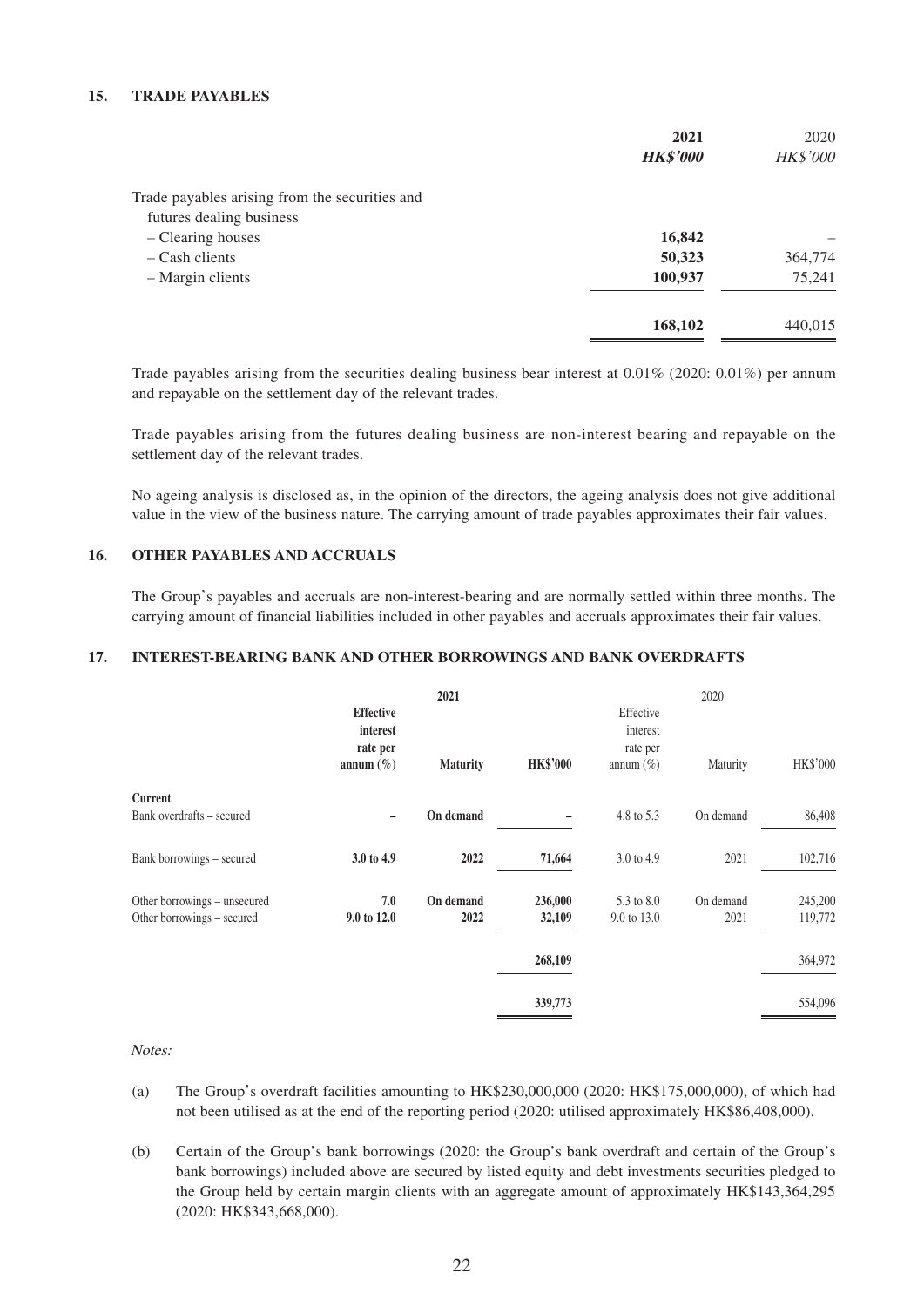(c) Certain of the Group's other borrowings are secured by listed securities held by the Group with market values as below:

|                                                                        | 2021<br><b>HK\$'000</b> | 2020<br><b>HK\$'000</b> |
|------------------------------------------------------------------------|-------------------------|-------------------------|
| Equity investments at fair value through profit or loss                |                         | 80,040                  |
| Equity investments at fair value through<br>other comprehensive income | 40,399                  | 94,138                  |
|                                                                        | 40,399                  | 174,178                 |

- (d) Other borrowings unsecured are repayable on demand to Globally Finance Limited, a subsidiary of Future World Holdings Limited.
- (e) As at 31 December 2021 and 2020, bank borrowings and other borrowings are maturing within one year. The carrying amounts of these loans approximate to their fair values.
- (f) As at 31 December 2021 and 2020, secured bank borrowings bear floating rates with reference to HIBOR and Prime Rate. The carrying amounts of these loans approximate their fair values.

### **18. SHARE CAPITAL**

#### **Shares**

|                                       | 2021            | 2020            |
|---------------------------------------|-----------------|-----------------|
|                                       | <b>HK\$'000</b> | <b>HK\$'000</b> |
| Authorised:                           |                 |                 |
| 80,000,000,000 (2020: 80,000,000,000) |                 |                 |
| ordinary shares of HK\$0.01 each      | 800,000         | 800,000         |
| Issued and fully paid:                |                 |                 |
| 15,969,650,461 (2020: 15,969,650,461) |                 |                 |
| ordinary shares of HK\$0.01 each      | 159,697         | 159,697         |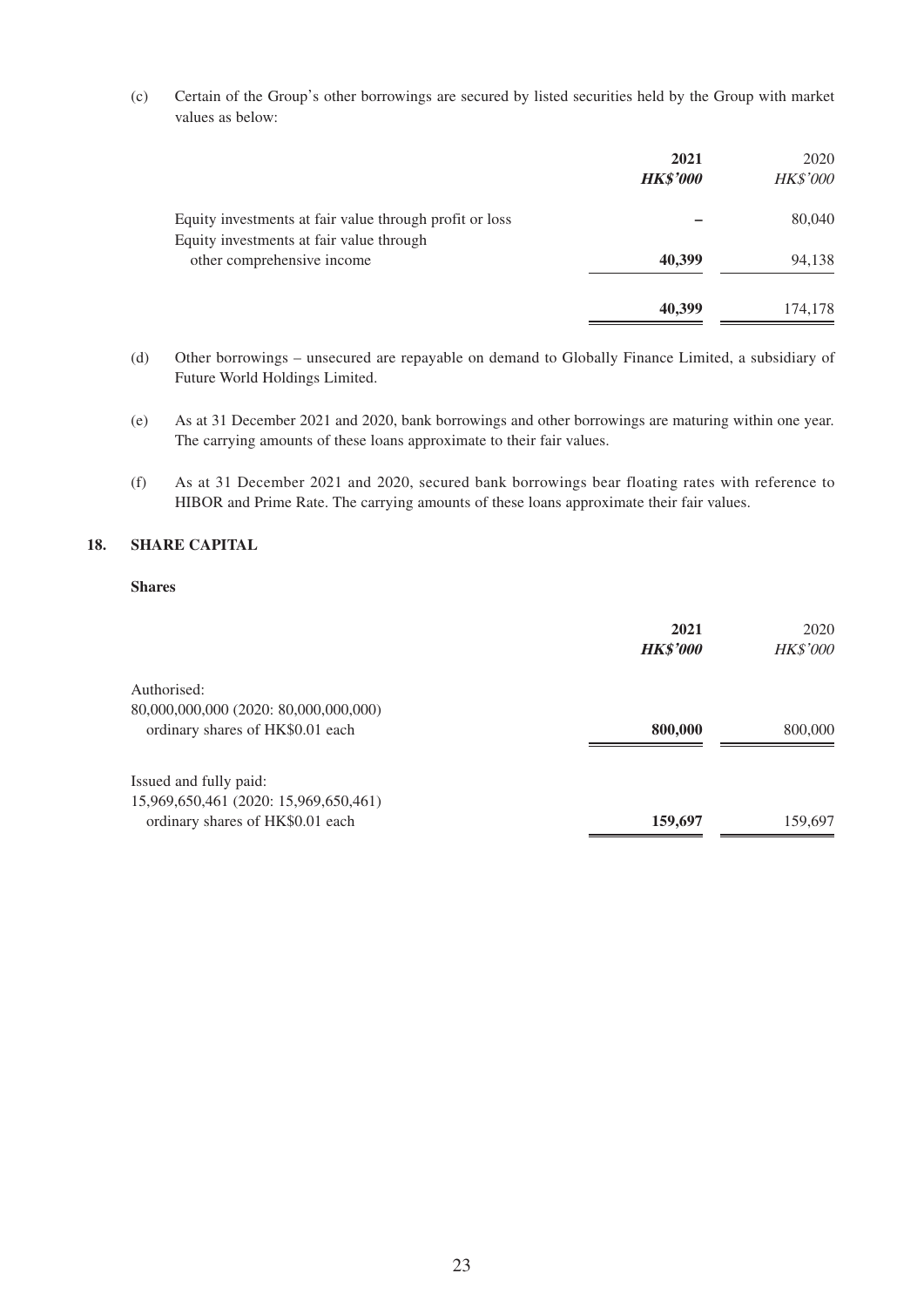A summary of movements of the Company's issued shares capital and share premium account is as follows:

|                                                             | <b>Note</b> | Number of<br>shares in issue | <b>Issued</b><br>share capital<br><b>HK\$'000</b> | <b>Share</b><br>premium<br>account<br><b>HK\$'000</b> | <b>Total</b><br><b>HK\$'000</b> |
|-------------------------------------------------------------|-------------|------------------------------|---------------------------------------------------|-------------------------------------------------------|---------------------------------|
| At 1 January 2020                                           |             | 14,719,650,461               | 147,197                                           | 4,671,704                                             | 4,818,901                       |
| Exercise of share options                                   | (i)         | 1,250,000,000                | 12,500                                            | 92,420                                                | 104,920                         |
| At 31 December 2020, 1 January 2021<br>and 31 December 2021 |             | 15,969,650,461               | 159,697                                           | 4,764,124                                             | 4,923,821                       |

Note:

(i) During the year ended 31 December 2020, 1,250,000,000 share options were exercised which results in 1,250,000,000 shares being issued at a price of HK\$0.046, HK\$0.059 and HK\$0.062 respectively per share.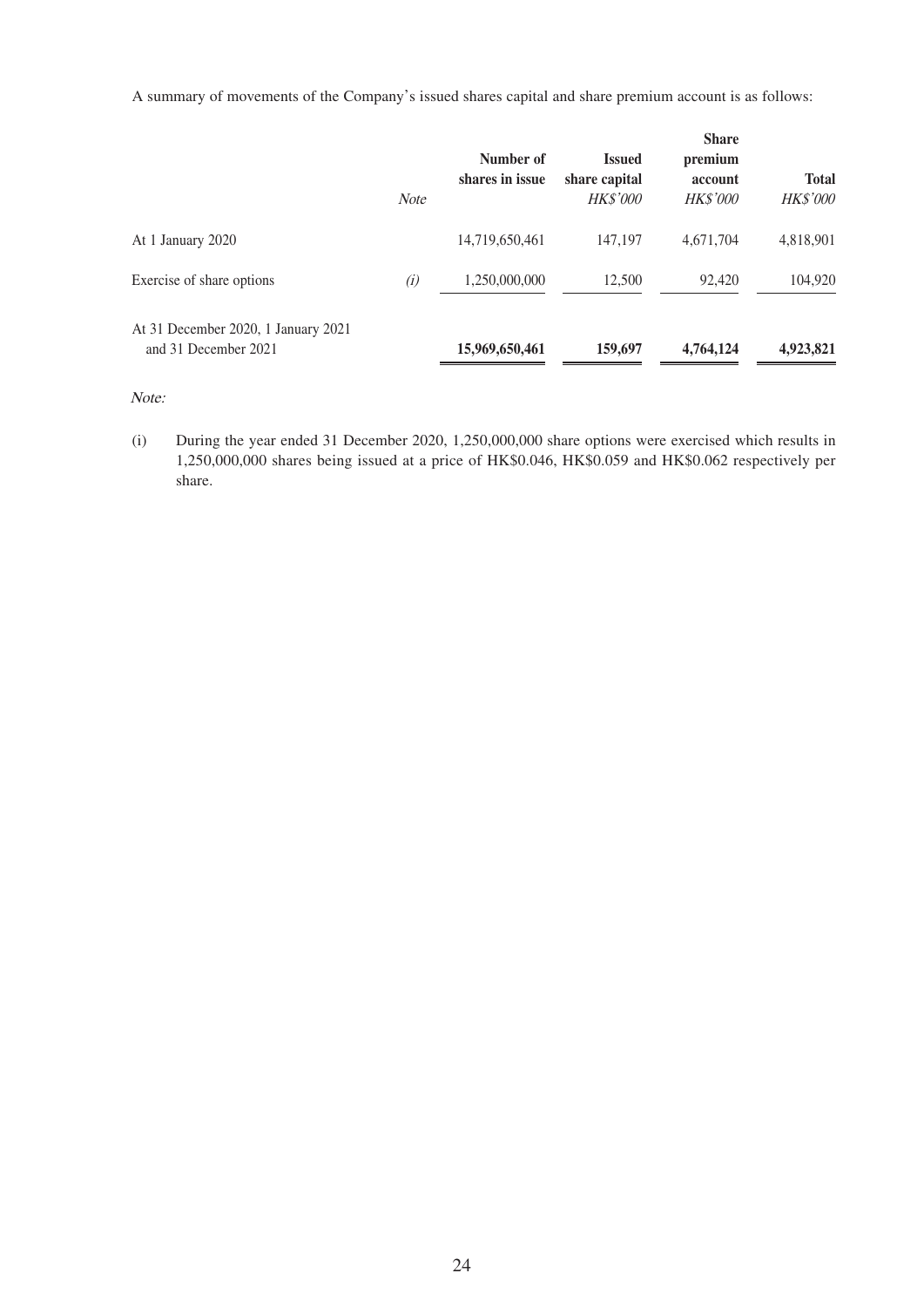## **MANAGEMENT DISCUSSION AND ANALYSIS**

# **Review of Results**

The Group recorded a revenue of approximately HK\$243.8 million for the year ended 31 December 2021 (the "**Year**"), compared to a revenue of approximately HK\$669.9 million for the year ended 31 December 2020. It was mainly attributable to the commission income generated from the provision of Debt Capital Market ("**DCM**") services of approximately HK\$137.9 million. The net loss before tax for the Year was approximately HK\$369.5 million as compared to the net profit before tax of approximately HK\$35.4 million for the year ended 31 December 2020. The significant decrease in revenue and turnaround from profit to loss for the year was mainly attributable to (i) the recognition of unrealized fair value loss on equity and fund investments at fair value through profit or loss and (ii) credit loss allowances on other financial assets.

The net loss after tax for the Year was approximately HK\$371.3 million as compared to the net profit after tax of approximately HK\$27.8 million for the year ended 31 December 2020. Basic loss per share attributable to owners of the Company for the Year was approximately HK2.32 cents (31 December 2020: basis earnings of approximately HK0.18 cents).

# **Economy Review**

In 2021, COVID-19 cases fell across much of the world signals a new dawn in the fight of the disease. Vaccines are proving effective and most of the world have taken the stringent antiepidemic measures including travel bans, social distancing, city and regional lockdowns in order to keep people apart and suppress the virus. The global economy gradually recovered. However, the Omicron variant is sweeping across the global. Omicron is still highly contagious and can infect people even if they are fully vaccinated.

For 2021 as a whole, Hong Kong's economy expanded by 6.4% and the unemployment rate fell to approximately 3.9% in the fourth quarter. On a year –on-year basis, total exports of goods recorded accelerated growth in the fourth quarter due to the further revival of import demand in many major markets, especially China. However, exports of services plunged further as inbound tourism remained at standstill. Exports and imports trade were adversely affected by the weaker performance of the global economy and various external factors. Under the threat of COVID-19 and austere labour market conditions, domestic demand also decreased and private consumption expenditure stayed subdued, reflecting pessimistic local economic and consumer sentiment.

In line with real economy, the local stock market dropped significant as investor sentiment getting worse. In the first half year, the Hang Seng Index opened at 27,087 points and closed at 28,828 points at the end the first half. In the second half year, Hang Seng Index start to drop by 5,430 points to 23,398 points at the end of 2021. The rising unemployment rate in city is putting pressure on local housing price. Hong Kong's property market remains resilient, but uncertainty persists.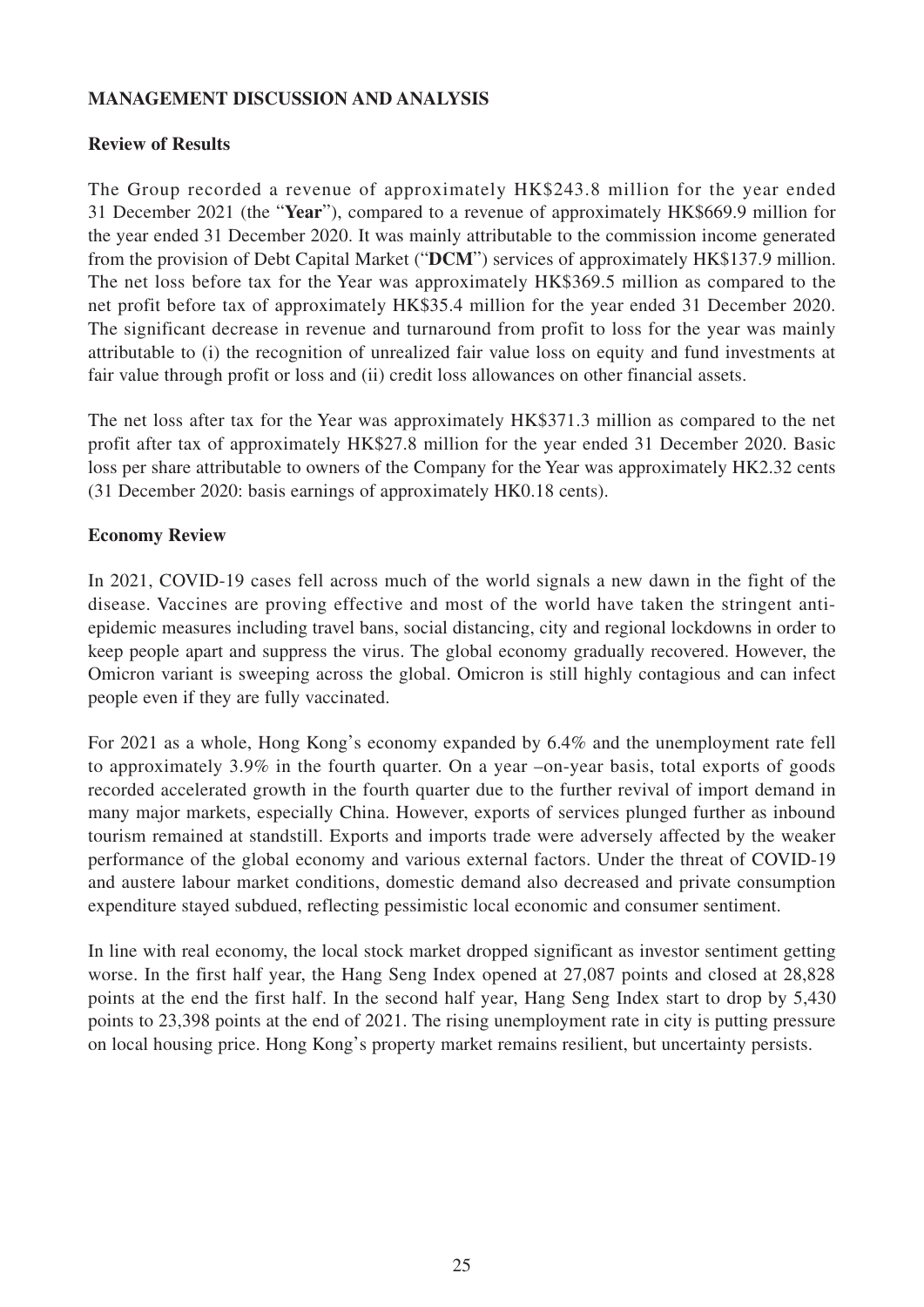In the first half of the year, China Huarong Asset Management Company failed to release its 2020 financial results, prompting the selloff of its bonds and those of its subsidiaries as investors worried about the group's financial health and reports of a potential restructuring. The Huarongrelated credit risks hit investment-grade Chinese-funded dollar bonds. In the second half of the year, Chinese property giant China Evergrande Group ("Evergrande") failed to meet interest payments to international investors. The crisis has spooked investors who fear contagion across China's property sectors. The bond offering has a slow pace of growth during the year, hurt by credit risk, COVID-19 outbreaks and a weakening property and financial sector. According to Bloomberg, the total issuance volume of US dollar bonds, in the primary market for the Year was approximately US\$3,053.5 billion, representing a decrease of approximately 19.3% compared to that of last year.

## **Business Review**

## **Brokerage & margin financing**

The business are carried on through Instant Achieve Limited ("**IAL**"), a wholly-owned subsidiary of the Group, which in turn owned 100% equity interest in Central Wealth Securities Investment Limited ("**CWSI**") and Central Wealth Futures Limited ("**CWF**"). CWSI and CWF are incorporated in Hong Kong with limited liability and are carrying on business in type 1 (dealing in securities), type 2 (dealing in futures contracts), type 4 (advising on securities) and type 5 (advising on futures contracts) regulated activities under the Securities and Futures Ordinance.

During the Year, the commission income from securities and futures dealing was approximately HK\$11.2 million (31 December 2020: HK\$9.2 million) and the interest income from the securities margin financing was approximately HK\$12.7 million (31 December 2020: HK\$44.3 million). The Group will maintain its prudent credit policy and risk management approach with a view to achieve a sustainable business environment.

## **Debt capital market business**

The business are carried on through IAL, which in turn owned 100% equity interest in CWSI. CWSI is incorporated in Hong Kong with limited liability and is carrying on business in type 1 (dealing in securities) and type 4 (advising on securities) regulated activities under the Securities and Futures Ordinance.

In recognition of the robust potential in the China's US dollar bonds market, the Group have established a foothold and teamed up to participate as a major player in this growing market in 2017. The market is principally classified into, by industry four business segments, namely industrial, property development, financial and urban construction investment ("**Chengtou**").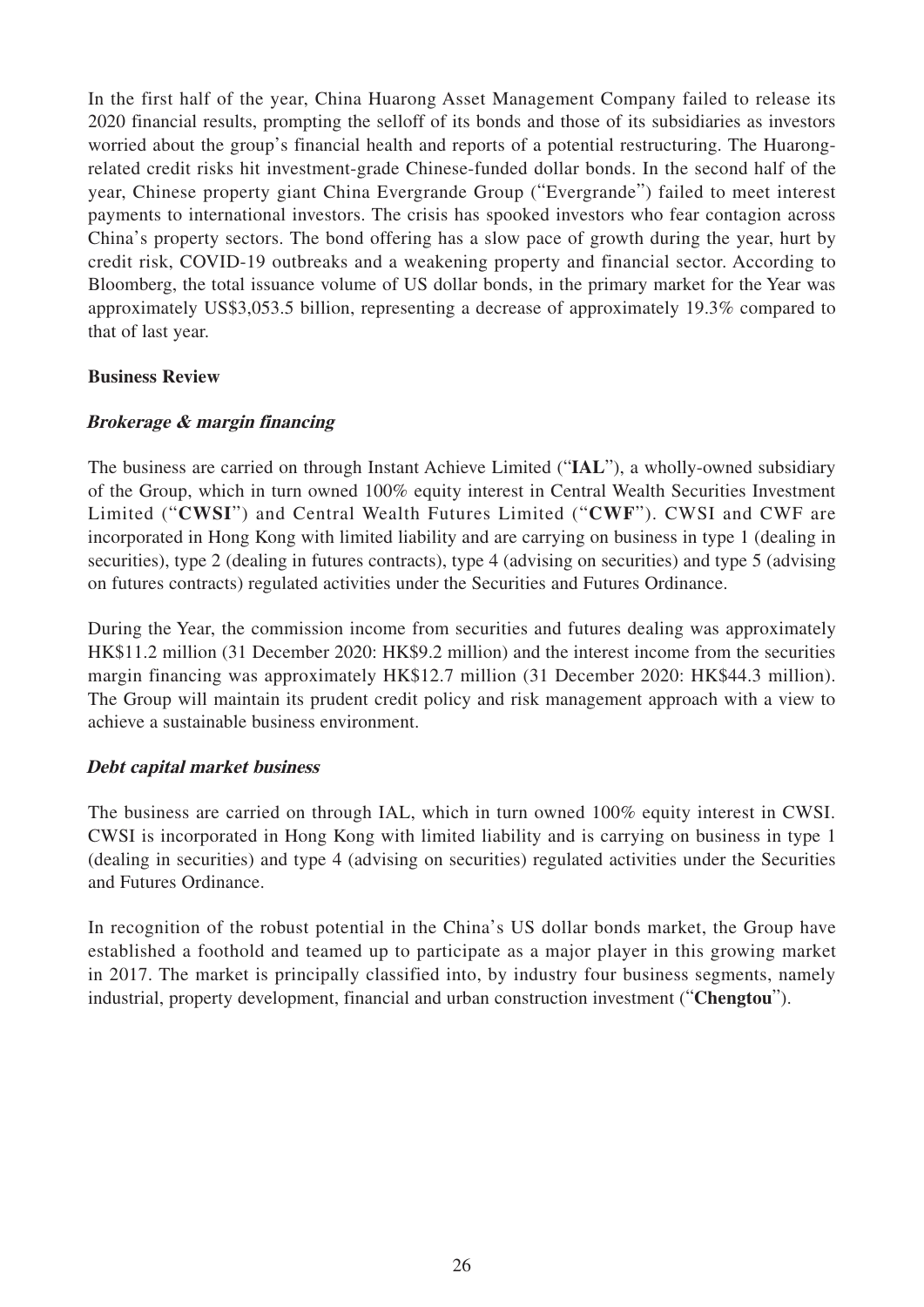During the Year, the Group has so far participated in 52 debt issues with roles of joint global coordinator, joint book-runner, joint lead manager or placing agent with an aggregate issue size of approximately US\$7.7 billion as at 31 December 2021. The debts are issued through either private or public offerings with coupon rates ranging from 1.75% to 14% per annum. According to the information published on Bloomberg 2021, CWSI ranked as the 52th manager in the issuance of offshore China bonds for the Year based on the issuance volume credited to each involved party. During the Year, the provision of DCM services has recorded a commission income of approximately HK\$137.9 million. The Group will continue to strengthen our services in the coming period and broaden our service range with an aim to provide one stop service to our customers.

## **Asset management**

The business are carried on through IAL, which in turn owned 100% equity interest in Central Wealth Asset Management Limited ("**CWAM**"). CWAM is incorporated in Hong Kong with limited liability and is carrying on business in type 4 (advising on securities) and type 9 (asset management) regulated activities under the Securities and Futures Ordinance.

During the Year, the Group engages in the provision of investment management services on diversified and comprehensive investment products including private funds and discretionary accounts to individual, corporate and institutional clients. Currently, our investment fund, namely the Central Wealth Investment Fund SPC ("**CWIF**"), mainly focus on the China's bond market as it is the second largest bond market in the world and offers attractive yield opportunities. It is expected that the market will continue to grow and transform with the global economy. The Group believes it will become more capital market oriented and open to foreign investors. Besides, CWAM also served as an investment advisor for clients providing advice on equity fund, fixed income funds and other investment products.

## **About Central Wealth Investment Fund SPC**

CWIF is a segregated portfolio company incorporated in Cayman Islands with limited liabilities in June 2018. CWIF has 12 segregated portfolios as at 31 December 2021. The investment objectives of CWIF are to achieve a high rate of return through capital appreciation and seek fixed income returns with a high degree of security.

## **Investment strategies**

The investment manager seeks to achieve the investment objectives by investing in fixed income financial tools, fixed income instruments traded in the bond market, bond funds, money market funds, bond initial offerings, structured products and derivatives. The portfolios now mainly invest in offshore US dollar denominated bonds issued by Chinese institutions. The investment manager will seek to diversify the investment portfolios when opportunities arise.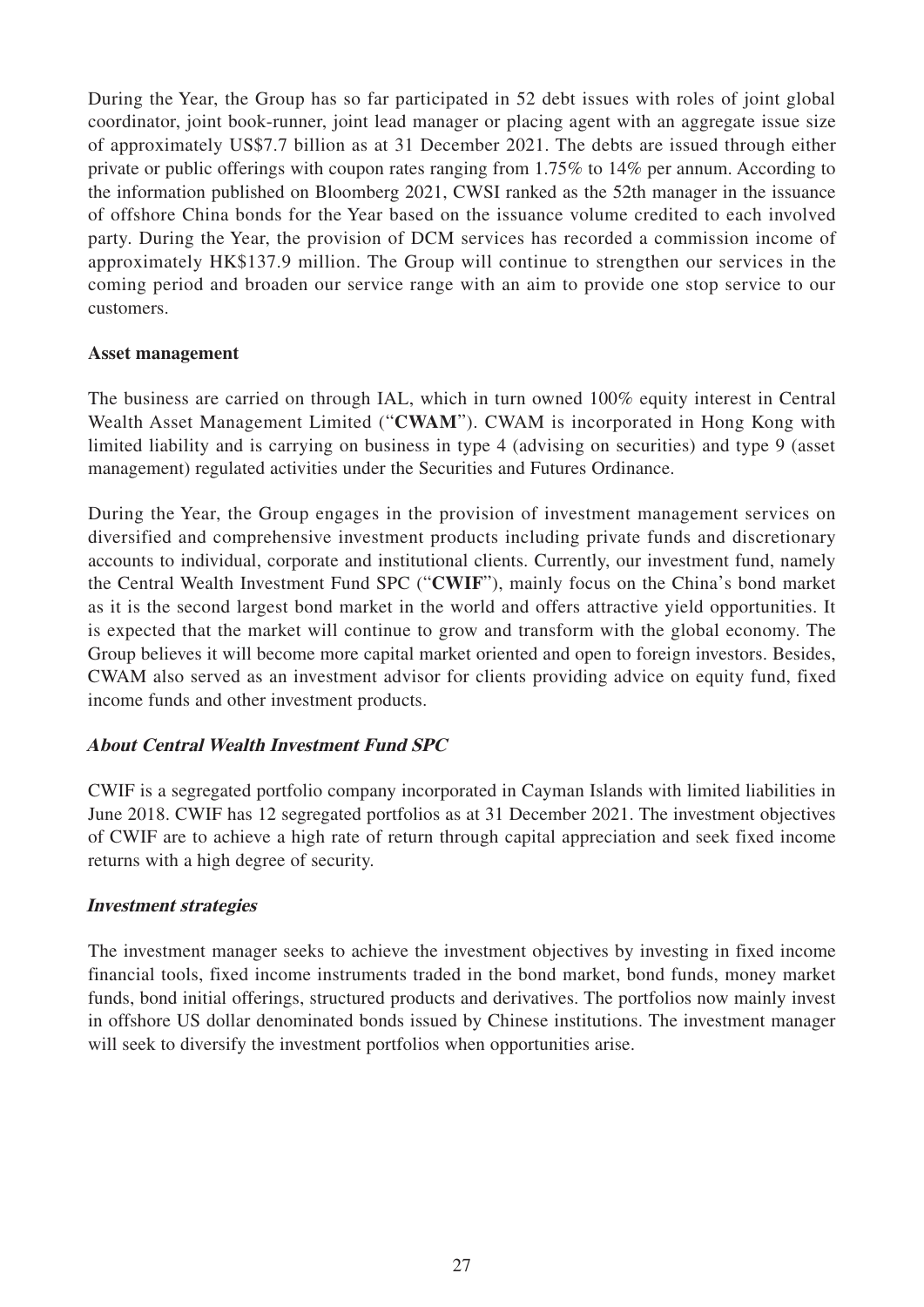# **Fund growth**

As at 31 December 2021, the assets under management have reached approximately US\$787.1 million (31 December 2020: US\$714.1 million). The management and performance fee income is approximately HK\$38.9 million during the Year.

# **Financial Investments and Services**

# **Financial investments and trading**

During the Year, the Hang Seng Index starts at 27,087 points and closed at 23,397 points. Despite the local stock market rebounded, the Group recorded unrealized losses on equity and fund investments at fair value through profit or loss of approximately HK\$107.6 million and realized losses on disposal of equity and fund investments at fair value through profit or loss of approximately HK\$18.5 million.

During the Year, the Group has a unrealized fair value losses on debts investment at fair value through profit or loss of approximately HK\$1.2 million and gains on disposal of debt investments at fair value through profit or loss of approximately HK\$5.6 million, the interest income from debt investments amounted to approximately HK\$11.0 million.

# **Money lending business**

During the Year, the interest income from the money lending business was approximately HK\$37.9 million. The net balance of loan book recorded a decrease of approximately HK\$47.3 million to approximately HK\$469.8 million as compared to approximately HK\$517.1 million as at 31 December 2020. The money lending business charged annual interest rates at a range from 5% to 7% (31 December 2020: range from 5% to 12%). The Group will continue to maintain its prudent credit policy and risk management approach with a view to achieve a sound financial management and sustainable business environment.

# **Prospects**

In 2022, major economies including the United States, China and countries in the euro zone are expected to slow down this year. A resurgence in COVID-19 infections, due to the highly contagious omicron variant, will likely disrupt economic activity in the near term and could worsen growth projections if it persists. Reduced cross border travel remains the primary concern for businesses. Year 2021 is the year of "Recovery" with economy growth rate and employment rate improved. We expect that, in 2022, the depth and speed of recovery remains uncertain as Hong Kong is affected by the external environment and the local epidemic situation can remains.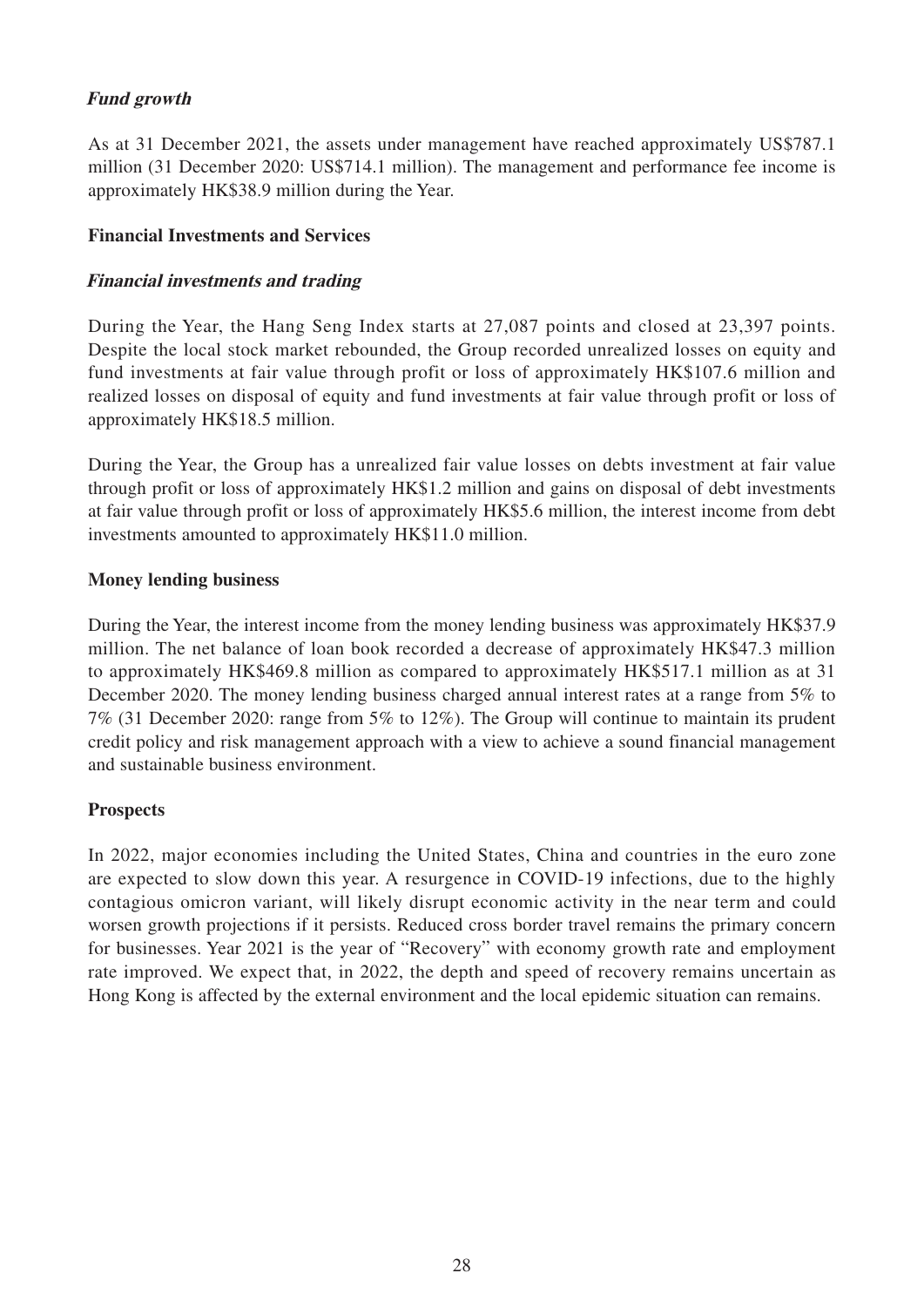The offshore bond market was severely hit by the elevated concerns on the deteriorating credit crisis caused by Evergrande and a series of defaults and credit events of Chinese property developers, particularly in the second half of 2021. Investors turned risk-averse as they pulled out from the offshore bond market, especially the high yield bonds issued by Chinese property developers. As a result, bond prices dropped significantly with non-investment grade and/or highyield property developers suffering the most. China's offshore bond market is expected to continue seeing defaults – especially in the stressed property sector.

Besides, we shall not overlook the downside risks due to the expectation of US interest hike and the threat of geopolitical tension which continue to cloud the global economic recovery. Also the Group will evaluate the economic impact of a weaker yuan as China may use it as the countermeasure to US tariffs.

In light of these macroeconomic challenges, the Group will continue to stay alert, but positive, to pursue its prudent investment strategy in developing its existing and new businesses.

# **Financial Review**

The Group for the Year recorded a revenue of approximately HK\$243.8 million as compared to the revenue of approximately HK\$669.9 million last year. The Group's revenue principally comprised the interest income from money lending business of approximately HK\$37.9 million, commission income from provision of DCM services of approximately HK\$137.9 million, commission income from securities and futures dealing of approximately HK\$11.2 million, interest income from securities margin financing of approximately HK\$12.7 million and management fee and performance fee income from asset management business of approximately HK\$38.9 million.

The Group recorded other comprehensive income of approximately HK\$204.5 million for the Year (31 December 2020: other comprehensive loss of HK\$40.2 million). It was mainly attributable to a fair value income of approximately HK\$201.8 million on equity investments at fair value through other comprehensive income (31 December 2020: HK\$46.3 million). As at 31 December 2021, the Group's net asset value was approximately HK\$1,122.4 million (31 December 2020: HK\$1,277.3 million).

## **Major Customers**

During the Year, the Group's largest customer and five largest customers accounted for approximately 8.19% and 30.22% respectively of the Group's total revenue. As far as the Directors are aware, none of Directors, their associates or any shareholders who owned more than 5% of the Company's share capital had any interest in the five largest customers of the Group.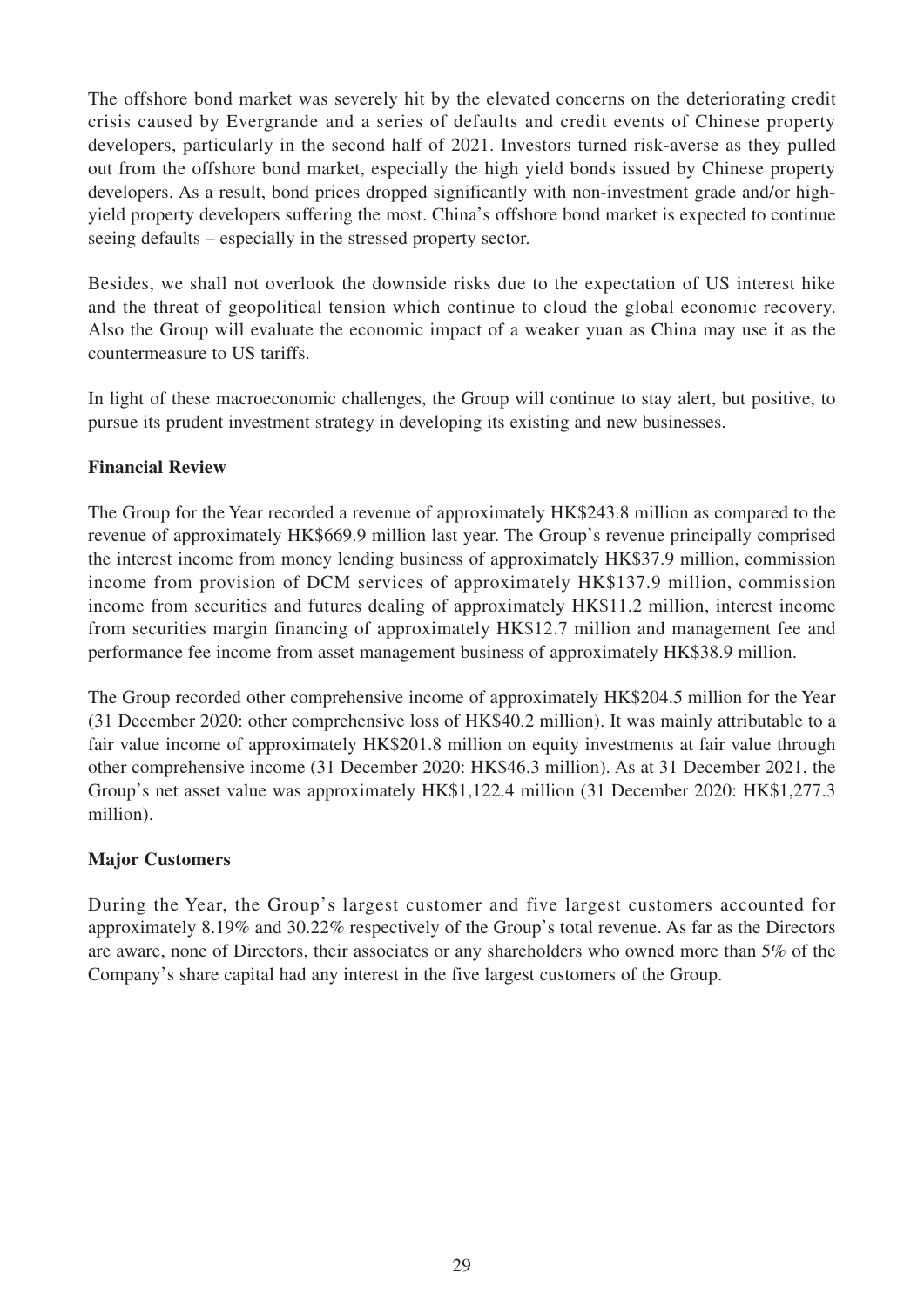# **Liquidity and Financial Resources**

During the Year, the Group generally financed its operation with internally generated cash flow, overdrafts, bank and other borrowings and other fund raising activities. The Group's cash and bank balances as at 31 December 2021 were approximately HK\$116.4 million (31 December 2020: HK\$140.4 million).

As at 31 December 2021, the Group did not have any bank overdrafts (31 December 2020 HK\$86.4 million), notes payable of HK\$50 million (31 December 2020: HK\$86.6 million), interest-bearing bank borrowings of approximately HK\$71.7 million (31 December 2020: HK\$102.7 million) and interest-bearing other borrowings of approximately HK\$268.1 million (31 December 2020: HK\$365.0 million).

As at 31 December 2021, the Group's current ratio was approximately 1.32 times (31 December 2020: 1.51 times) based on current assets of approximately HK\$924.6 million (31 December 2020: HK\$1,788.7 million) and current liabilities of approximately HK\$699.3 million (31 December 2020: HK\$1,187.2 million). No capital commitments outstanding at 31 December 2021 not provided for in the Group's financial statements (31 December 2020: HK\$3.6 million). The Group also had no other contingent liabilities (31 December 2020: Nil).

# **Capital Structure**

As at 31 December 2021, the Group's gearing ratio was approximately 34.7% (31 December 2020: 50.2%). Gearing ratio equals total borrowings divided by net asset value as at the end of the reporting period. The total borrowings of approximately HK\$389.8 million includes bank and other borrowings, bank overdraft and notes payable.

The Group's bank balance, borrowings and interest payment are mainly denominated in Hong Kong and US dollars. Most of the Group's revenue are made in Hong Kong dollars and US dollars. Therefore, the exchange risks that the Group is exposed to are insignificant.

The Group has adopted a prudent financial management approach towards its treasury policies and thus maintained a healthy liquidity position throughout the Year. The Group strives to reduce exposure to credit risk by performing ongoing credit assessments and evaluations of the financial status of its customers. To manage liquidity risk, the Board closely monitors the Group's liquidity position to ensure that the liquidity structure of the Group's assets, liabilities and other commitments can meet its funding requirements from time to time.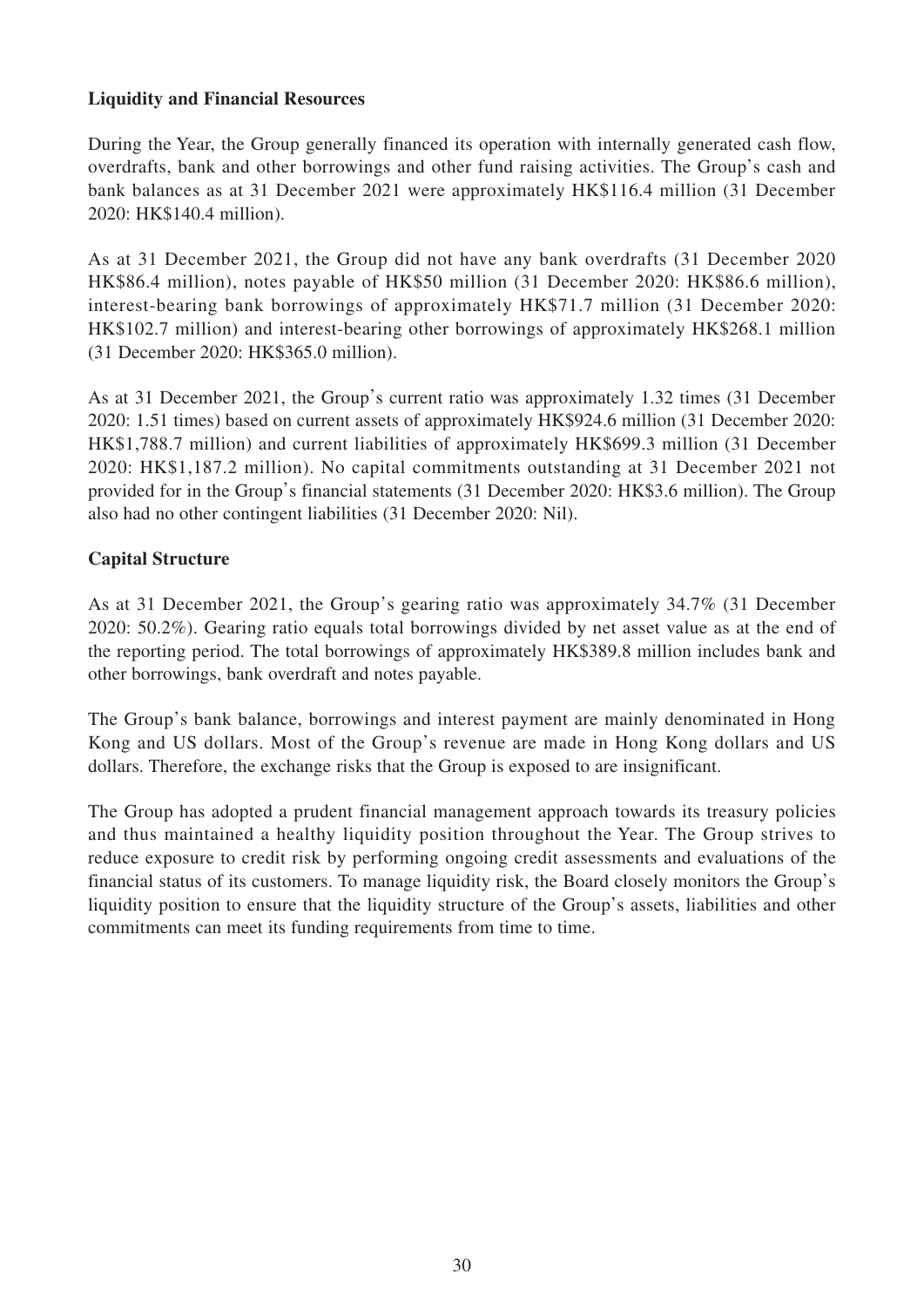## **Significant Investments**

As at 31 December 2021, the Group maintained a portfolio of investments including equity investments at fair value through other comprehensive income, equity and fund investments at fair value through profit or loss and debt investments at fair value through profit or loss with total carrying amount of approximately HK\$761.9 million. The Directors consider that equity investments, debt investments and fund investments with a market value that account for more than 5% of the Group's net assets at the reporting date as significant investments. The details of the equity investments, debt investments and fund investments which accounted for more than 5% of the Group's net assets as at 31 December 2021 is set out below:

|              |                                                                               |                    | Percentage       |                  |                   |                   |                  |
|--------------|-------------------------------------------------------------------------------|--------------------|------------------|------------------|-------------------|-------------------|------------------|
|              |                                                                               | Percentage         | of the           |                  |                   |                   |                  |
|              |                                                                               | of shareholding in | investments      |                  |                   | <b>Fair value</b> | <b>Realised</b>  |
|              |                                                                               | investments        | to total assets  | Fair value of    | Carrying value of | gains/(losses) of | gain/(losses)    |
|              |                                                                               | held by the Group  | of the Group     | investments      | investments       | investments       | for the period   |
| <b>Stock</b> |                                                                               | as at              | as at            | as at            | as at             | as at             | ended            |
| Code         | Name of the investees                                                         | 31 December 2021   | 31 December 2021 | 31 December 2021 | 31 December 2021  | 31 December 2021  | 31 December 2021 |
|              |                                                                               |                    |                  | <b>HK\$'000</b>  | <b>HK\$'000</b>   | <b>HK\$'000</b>   | <b>HK\$'000</b>  |
|              | Equity investments at fair value through other comprehensive income           |                    |                  |                  |                   |                   |                  |
| 412          | China Shandong Hi-Speed Financial Group Limited                               | 2.34%              | 24.69%           | 451,394          | 215,710           | 235,684           | 3,986            |
|              | Others                                                                        | N/A                | 2.29%            | 41,864           | 96,041            | (54, 177)         | (123, 935)       |
|              |                                                                               |                    |                  |                  |                   |                   |                  |
|              | Total                                                                         |                    |                  | 493,258          | 311,751           | 181,507           | (119, 949)       |
|              | Equity and fund investments at fair value through profit or loss <sup>#</sup> |                    |                  |                  |                   |                   |                  |
|              | Total                                                                         | N/A                | 5.23%            | 95,558           | 203,190           | (107, 632)        | (1,612)          |
|              | Debt investments at fair value through profit or loss *                       |                    |                  |                  |                   |                   |                  |
|              | Total                                                                         | N/A                | 9.46%            | 173,035          | 174,254           | (1,219)           | 325              |
|              | Grand total                                                                   |                    |                  | 761,851          | 689,195           | 72,656            | (121, 236)       |

# None of the equity and fund investments account for more than 5% of the Group's net assets at the reporting date.

\* None of the debt investments account for more than 5% of the Group's net assets at the reporting date.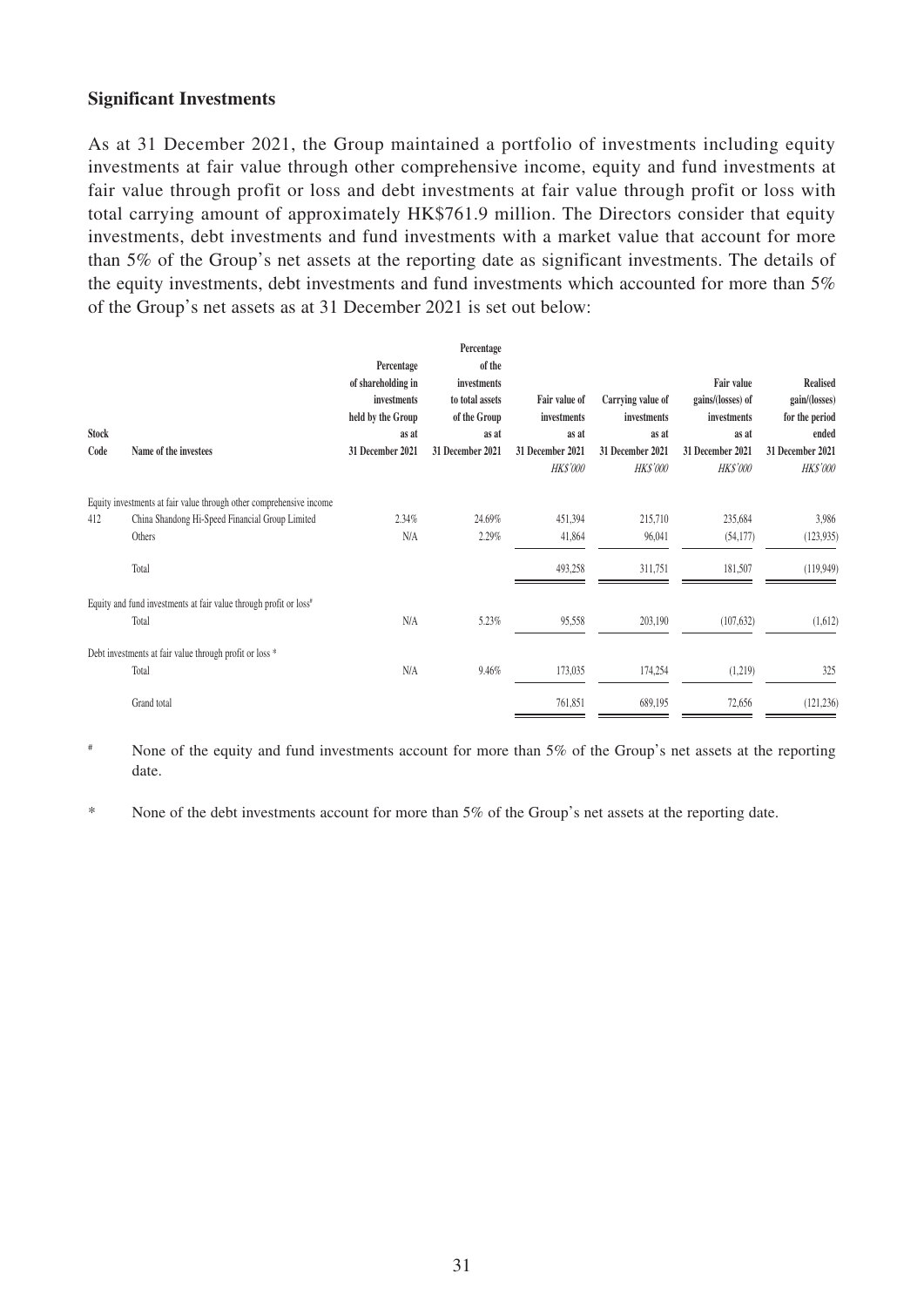## **Performance and prospects of the investees**

## **1. China Shandong Hi-Speed Financial Group Limited ("China Shandong Hi-Speed")**

China Shandong Hi-Speed together with its subsidiaries (the "**China Shandong Hi-Speed Group**") are principally engaged in the trading business of financial leasing, leasing assets as well as other related leasing properties, and provision of spot trading platform and marketing and consulting services related to the above businesses.

As mentioned in its interim report for the six months ended 30 June 2021, the China Shandong Hi-Speed Group recorded a total revenue and other income of approximately HK\$553.9 million for the six months ended 30 June 2021. The China Shandong Hi-Speed Group has reported a profit of approximately HK\$115.4 million attributable to owners of China Shandong Hi-Speed. The basic and diluted earnings per share were both HK\$0.48 cents. As at 30 June 2021, the unaudited consolidated net asset of the China Shandong Hi-Speed Group was approximately HK\$9,671.3 million. China Shandong Hi-Speed Group has not declared an interim dividend for the six months ended 30 June 2021.

China Shandong Hi-Speed Group actively developed in line with the China's industrial policies, explored different high-quality investment opportunities in the countries along the "Belt and Road" Initiative and the Guangdong-Hong Kong-Macao Greater Bay Area. As disclosed in its interim report, it has reached a strategic cooperation agreement with Shandong Hi-Speed Hubei Development Co., Ltd. The two parties also made use of their respective advantages and resources to achieve mutual benefit and common development, carried out cooperation based on market-oriented operation methods.

The Company has confidence that China Shandong Hi-Speed Group can further improve its asset-liability structure and the stability of profitability. The management of the Group considers the investment in China Shandong Hi-Speed is for long term purpose. However, the Group would not rule out the possibility of realizing the investments from time to time where to do so is to be in the best interests of the Group or where the terms on which such realization to be particularly favorable to the Group.

As at 31 December 2021, the Group held 564,242,000 shares of China Shandong Hi-Speed. China Shandong Hi-Speed closed at HK\$0.8.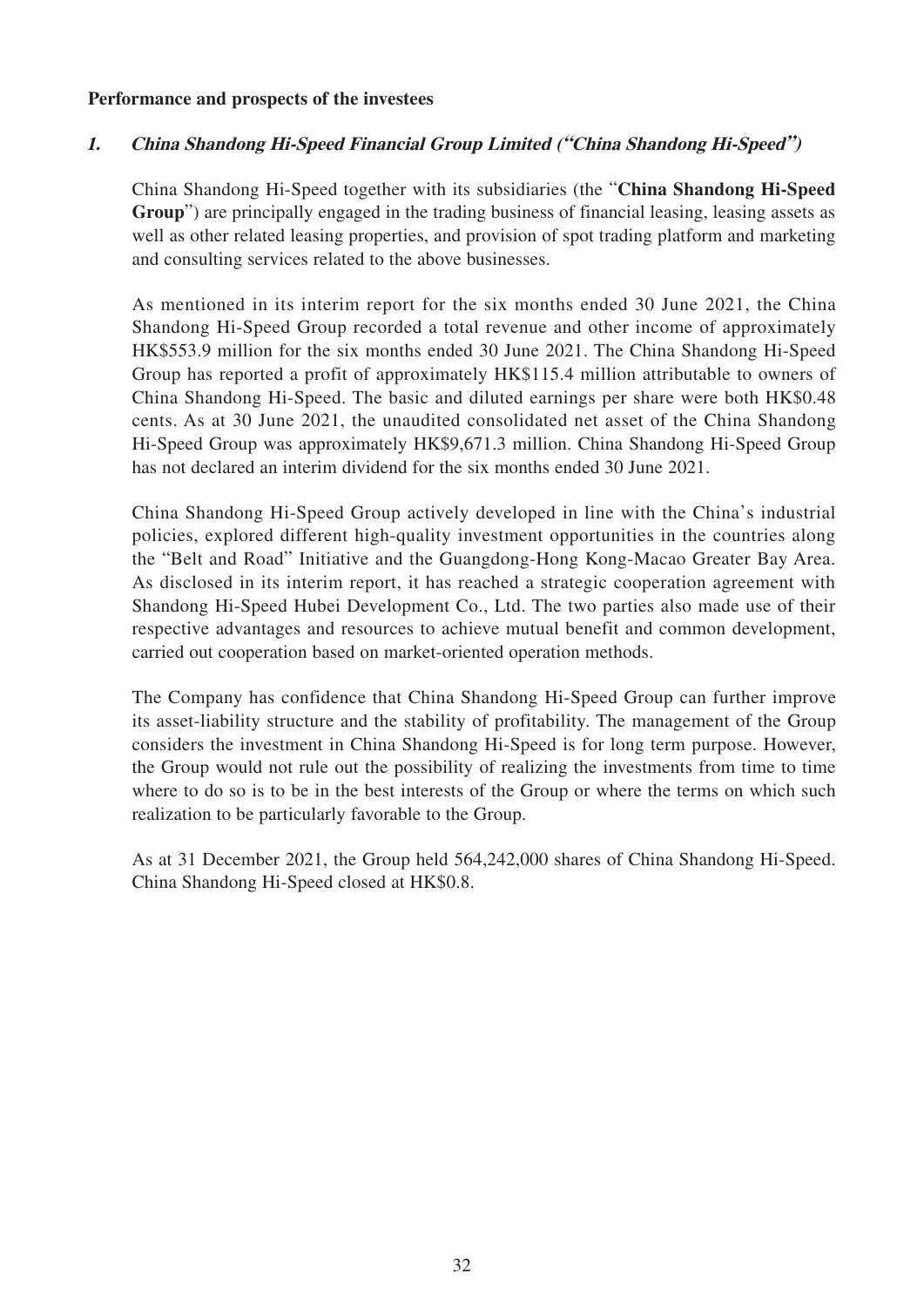# **2. Fortune China Bond SP II**

Fortune China Bond SP II now mainly invests in the US dollar denominated bonds including the Chengtou Bond and fixed income securities issued by Chinese institutions. The coupon rate of the bond and fixed income securities range from 0% to 7.8% per annum with maturity period two years.

The investment objectives of Fortune China Bond SP II are to achieve a high rate of return through capital appreciation and seek fixed income returns with a high degree of security. The investment manager seek to achieve the investment objectives by investing in fixed income financial tools, fixed income instruments traded in the bond market, bond funds, money market funds, bond initial offerings, structured products and derivatives.

In recent years, the Chinese government has done a series of fruitful work in simplifying the overseas debt issuance approval process and procedures. It has further implemented measures in the area of bond connection, capital use, and financing leverage. The Chinese government maintains a relatively loose regulatory policy for China's bond market and encourages Chinese companies to raise funds overseas. This helps to accelerate the internationalization of Reminbi and Chinese enterprises.

Since China's bond yield is lower than that of last year, the return for investors is not attractive. Although the Chengtou Bonds is limited by its lower credit rating, it has local government's credit and pays a higher yield. It is expected that the demand and issuance of the Chengtou Bonds will rise in the future.

As at 31 December 2021, the Group held 7,363.929 shares of Fortune China Bond SP II representing 55.45% of shares of Fortune China Bond SP II.

## **Details of Charges on Assets**

As at 31 December 2021, the Group had pledged certain listed equity investments of approximately HK\$40.4 million (31 December 2020: HK\$174.2 million) to secure the other borrowings.

## **Employment, Training and Development**

As at 31 December 2021, the Group had a total of 105 employees. The Group is committed to staff training and development and structured training programs for all employees. Remuneration packages are maintained at a competitive level and reviewed on a periodic basis. Bonuses and share options are awarded to certain employees according to individual performance and industry practice.